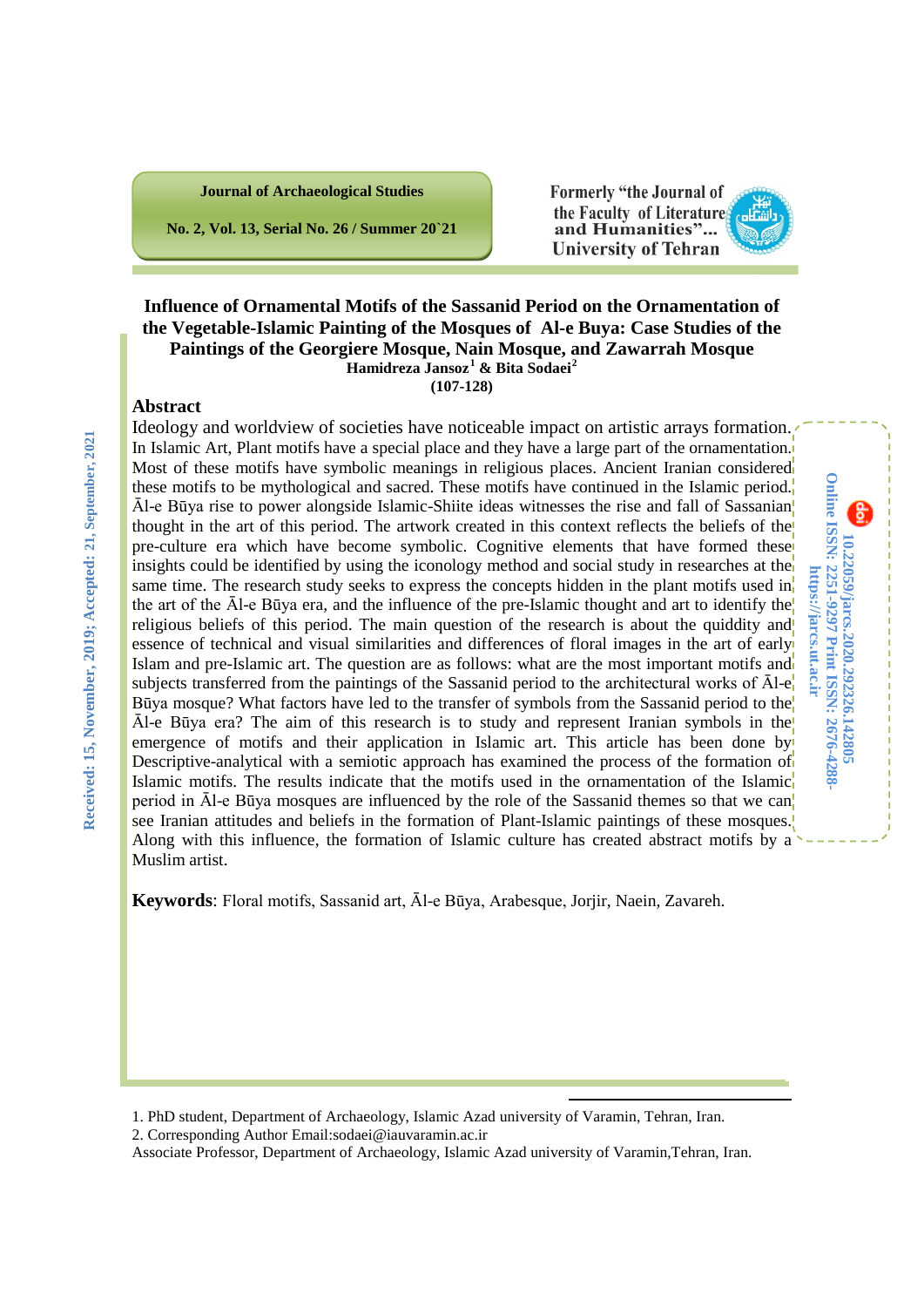#### **Influence of Ornamental Motifs of the Sassanid Period on the Ornamentation of the Vegetable-Islamic Painting /108**

## **1.Introduction**

Ideology and worldview of societies have noticeable impact on artistic arrays formation. Plant motifs posse an especial place in Islamic art and allocate a vast share in Islamic Art. Believe in holiness and being mythical of this patterns, is of ancient beliefs finding in Iranian ideas and after Islam this issue continues in connection with the Islamic wisdom. By the rise to power of Al-Buayh along with Islamic-Shia ideas, growth and flourishing of Sassanid thought in art of this era can be observed(Khazayi,2003:18). Works of art created in this platform reflect beliefs and culture of previous periods; which been symbolized(Grosse,1989:264).By pictography and simultaneous social study, identifying of cognitive elements forming these insights is possible. The goal of this research is to find the concepts of hidden in plants patterns applied at the Al-Buwayh periods and influence of thoughts and art of before Islam on it, in order to detect religious beliefs ruled on this era. Basic question of investigation is about quiddity and reasons of technical and visual similarities and distinctions of plants arrays existing in Al-Buwayh's and the art before of itself. Questions posed are: 1-which are the most important motifs and subjects transferred from Sassanid plants paintings to architecture of Al-Buwayh mosques? 2-what factors have influence in transferring symbols and impressions from Sassanid paintings to Islamic paintings of Al-Buwayh time? In this paper we try studying and representing of Iranian symbols in emergence of motifs and their applications in Islamic art. So, the present study firstly addresses secret concepts existing in plants paintings applied in ancient Persia architecture and art; then compares and matches motifs to find emergence of plants paintings, their application and get impact of these symbols in early Islamic architectural works; ultimately, extracts its implementation principles. Used investigation methodology is descriptiveanalytical; First, prepare picture of ornamental arrays of Sassanid and early days of Islamic art works; thereafter, reflect of Sassanid art in Islamic times art were seek by taking semiotic approach. Correspondingly, at first, culture and art position and variety of plants motifs of Sassanid period were dealt with; then, create of Islamic art in fourth century (in Lunar calendar) addressed in the formatting of form and content. Results indicate that leafs and ivy patterns existing in Sassanid era being observed clearly in plaster patterns of Ctesiphon palace, Rey Chal Tarkhan, Bostan Arc (Tab 1), were extended in Al-Bouwyah mosques plastering. Used arrays in Sassanid art include: hair leaves and grapes clusters which there are also in  $4<sup>th</sup>$  century (Lunar calendar) mosques plasters (fig 5). This design used to decorate empty spaces inside of geometric frames (fig 7), which in Islamic era its real Sassanid style abandoned and designed completely skillfully. On the surface of pillars and altar, collection of hair leaf and grape cluster in the circular ivy exist widespread in decoration of mosques, denote principally hope, fertility and abundance. Acanthus leaves are another common decorative component used in Sassanid and earlier Islamic art; this item there is as semi-open spiral shape in decorating of mosques and in the role of bordering of other elements. Acanthus leaf in combination of Islamic snake design were used on the arch of Nain Grand Mosque (fig 6) and Zavareh Mosque(fig 9). Yellow broadleaf flower as separate form in the small circle and twelve feather flower to fill interior space of these small circles, were used in plastering of mosques. Small patterns were applied more to cover small secondary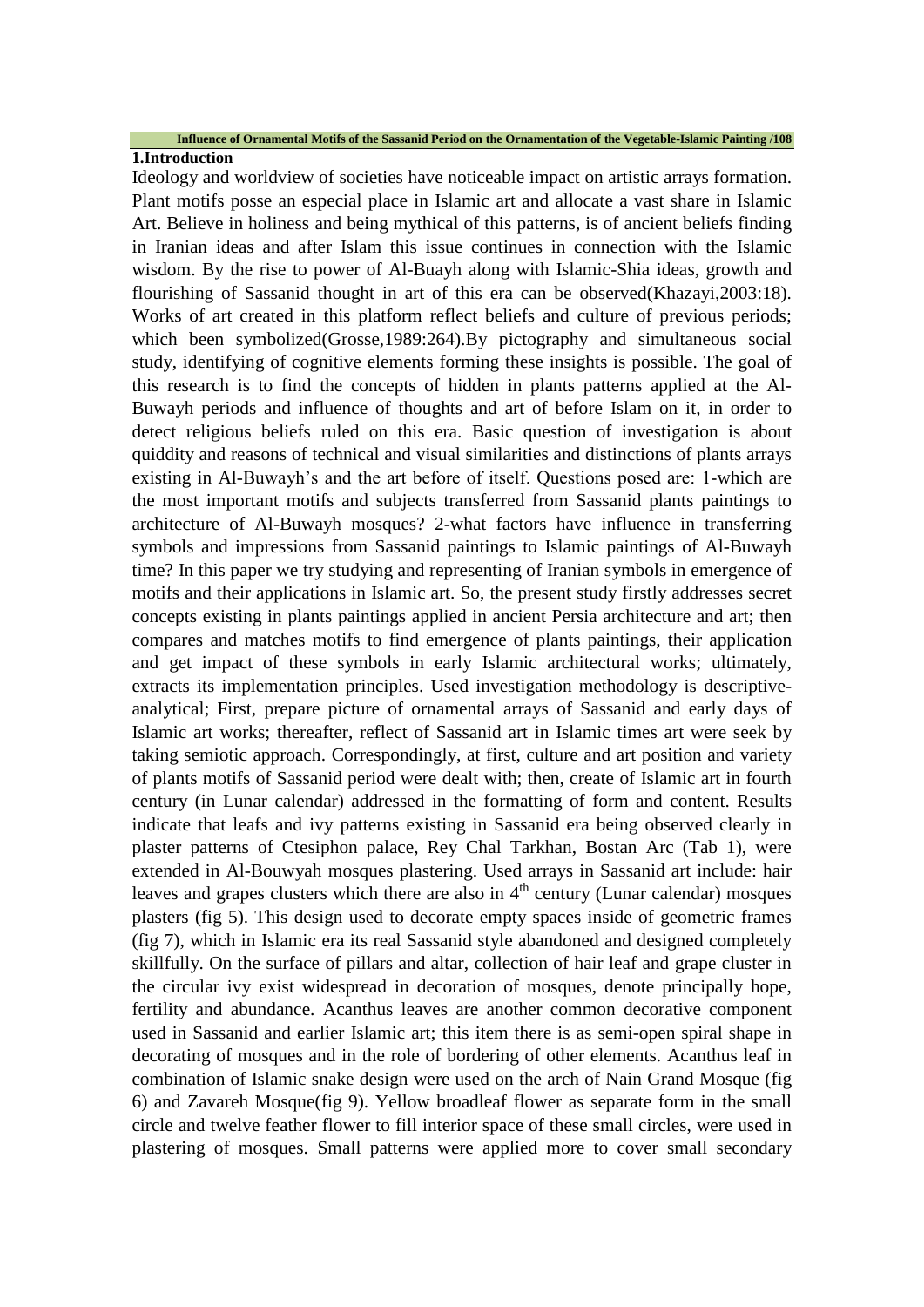#### **109/ Journal of Archaeological Studies No. 2, Vol. 13, Serial No. 26 / Summer 2021**

spaces (fig 11). Undoubtedly, Sassanid art had a noticeable role on the Islamic art formation, especially on the earlier Islam. However, what separates Islamic patterns from plant motifs prior to Islam is nature-avoidance and impressionism (the opposite of realism) in Islamic art works whose try to approach meaning. Thus in Islamic art, motifs own a particular position. Patterns presents in symbolic and mystical forms to manifest divine spirit and abstractly disclose internal nature of objects which is the same god invocation and praise. It can be state finally, plant patterns of Sassanid transferred to Islamic times because of the fact that those hold holy contents and cultural and artistic overlapping; by governing of Al-Bouwyah emirs, suitable bed provided for emergence of creator and creative ideas. In this era, to express Islamic worldview, Iranian art elements utilized; so, Persian-Islamic art origins at this moment. In this period of time, through balancing and rebuilding of ancient patterns, artists be able to exhibit those in accordance with Islamic attitude; and gave to rise new artistic style in artistic history of Islam. This mode is the same: abstractism-conceptual style.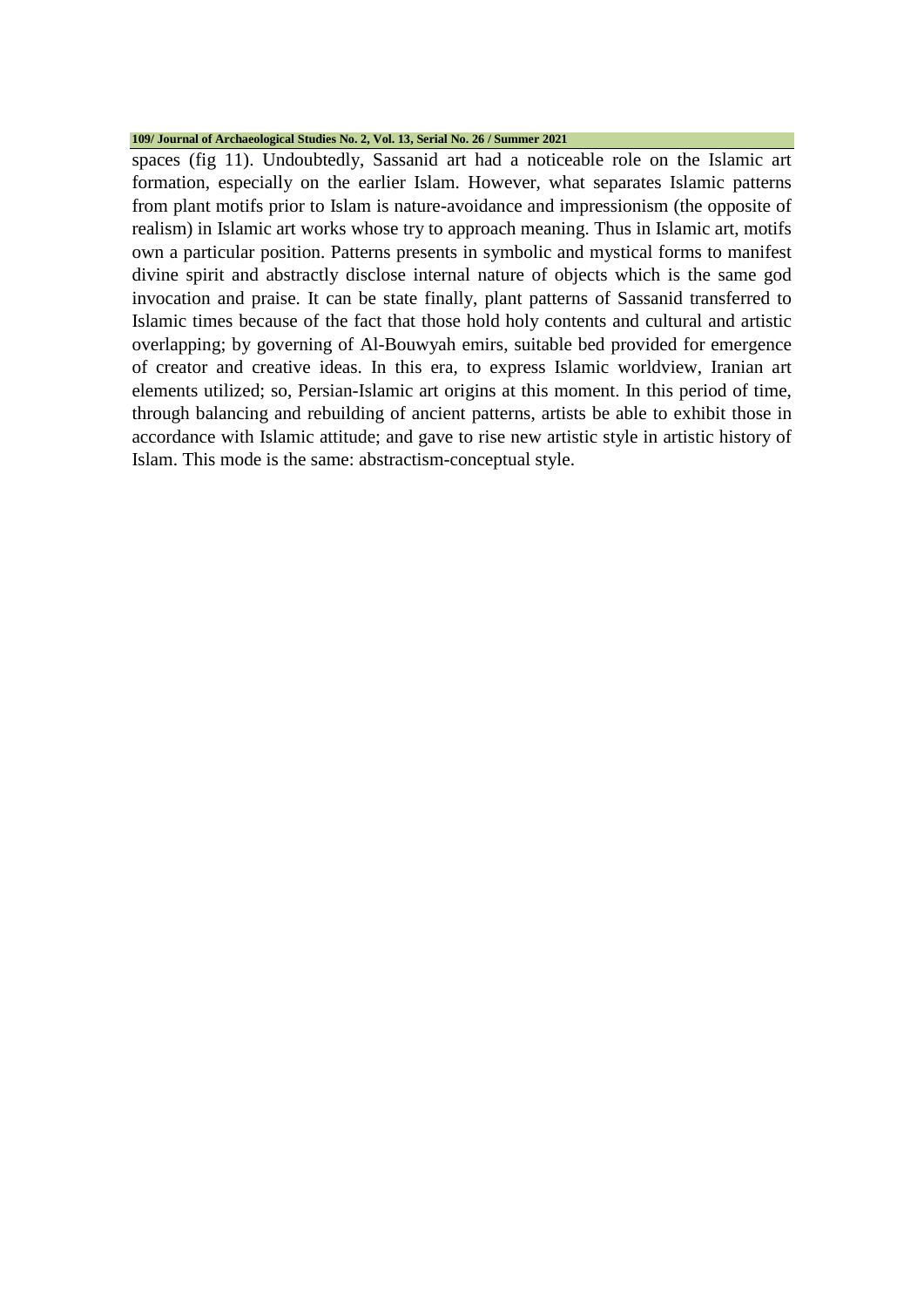## **تأثیر نقوش تزیینی دورة ساسانی بر تزیینات نگارهاي گیاهی– اسلیمی مساجد شاخص دورة آلبویه: مورد مطالعاتی نگارههاي مسجد جورجیر، مسجد جامع نائین و مسجد جامع زواره**

**حمیدرضا جانسوز دانشجوي دکتري باستانشناسی، دانشکده ادبیات و علوم انسانی، دانشگاه آزاد اسلامی ورامین، تهران، ایران 1 بیتا سودائی دانشیار گروه باستانشناسی، دانشکده ادبیات و علوم انسانی، دانشگاه آزاد اسلامی ورامین، تهران، ایران** تاریخ دریافت[:](#page-3-0) 1398/08/24؛ تاریخ پذیرش: 1400/06/30

### **چکیده**

ایدئولوژي جوامع در شکلگیري آرایههاي هنري تأثیر بسزایی دارند، در هنر اسلامی، نقوش گیاهی از جایگاه ویژهاي برخوردارند و بخش زیادي از تزئینات هنر اسلامی را به خود اختصاص دادهاند. باور به تقدس و اساطیري بودن این نقوش از جمله باورهایی است که از دیرباز در اندیشۀ ایرانیان دیده میشود و پس از اسلام نیز در پیوند با حکمت اسلامی تداومیافته است. با به قدرت رسیدن آلبویه، همراه با اندیشههاي اسلامی - شیعی، شاهد رشد و شکوفایی اندیشههاي ساسانی در هنر این دوره هستیم. آثار هنري شکلگرفته در این بستر، بازتاب عقاید و فرهنگ دوران قبل از خود هستند که در قالب نمادین درآمدهاند. عناصر شناختی شکلدهنده به این بینشها، با روش نگارهشناسی و مطالعه همزمان اجتماعی قابلشناسایی است. پژوهش حاضر به دنبال بیان مفاهیم نهفته در نقوش گیاهی به کار رفته در هنر دوران آلبویه و تأثیرپذیري آن از اندیشه و هنر قبل از اسلام به منظور شناسایی باورهاي مذهبی حاکم بر این دوران است. پرسش اصلی پژوهش در مورد چیستی و چرایی شباهتها و تمایزات فنی و بصري نگارههاي گیاهی در هنر آلبویه با هنر قبل از خود است. بدین منظور هدف از این پژوهش بررسی و بازنمایی نمادهاي ایرانی در پیدایش نقوش و زمینۀ کاربرد آنها در هنر اسلامی است. پژوهش حاضر به روش توصیفی- تحلیلی با رویکرد نشانهشناسی به بررسی روند شکلگیري نقوش اسلیمی پرداخته است و بدین منظور نگارههاي گیاهی مسجد جورجیر، مسجد جامع نائین و مسجد جامع زواره را مورد بررسی قرار داده است. نتایج نشان میدهد نقوش به کاررفته در تزئینات مساجد شاخص آلبویه بنمایه هنر ساسانی دارند و شاهد نگرش و عقاید ایرانی در شکلگیري نگارههاي گیاهی- اسلیمی این مساجد هستیم. همراه با این تأثیرپذیري و شکلگیري فرهنگ اسلامی، هنرمندان مسلمان نقوش جدیدي خلق میکنند. **واژههاي کلیدي:** نقوش گیاهی، هنر ساسانی، آلبویه، اسلیمی، جورجیر، نائین، زواره

#### **.1 مقدمه**

بررسی سیر تحول هنر و معماري ایرانی در دورههاي گوناگون نشاندهندة برخی تغییرات در زیباشناختی و نحوة بیان در آثار هنري است. بهگونهاي که در دورههاي مختلفی از تاریخ، نحوة بیان و شیوة برقراري ارتباط میان مخاطب و اثر هنري دستخوش دگرگونیهایی شده و گاه صورتهاي متفاوتی از معناي واحد را آفریده است (1992:8). هنر براي شکل $\xi$ یري ادراک، همیشه از بستر فکري دورهٔ خود تأثیر پذیرفته است بهگونهاي که میتوان آن را شمایل ایدئال دورة خود تلقی کرد. کیفیت ظاهري اثر هنري به مانند ابزاري براي بیان، تلقی میگردد که کلیت معنا بهگونهاي نمادین در آن متجلی گشته است (فرشید نیک، طاووسی و افهمی، :1392 200). ایرانیان از دیرباز مبانی اندیشۀ خود را در صورتهاي نمادین در هنر متجلی ساختهاند. لانگر معتقد است اغلب شکلها در آثار هنري بیان مفهومی دارند و نشانههاي را براي بیان احساسات و بعد عقلانی در برمیگیرد (8 1992: ,Baker(. در این میان نمادها و نگارههاي کهن در قالب اسطوره یا اشکال دیگر در آثار هنري متجلی میشوند (ضمیران، :1384 23-18). طبیعت، عامل اصلی ایجاد نقوش، همواره در همۀ دورهها، اولین الگوي هنرمندان به شمار میآمده است؛ هرچند در بسیاري از موارد، افکار و عقاید انسانها نیز در ایجاد

1

<span id="page-3-0"></span>Sodaei@iauvaramin.ac.ir :مسئول نویسندة رایانامۀ .1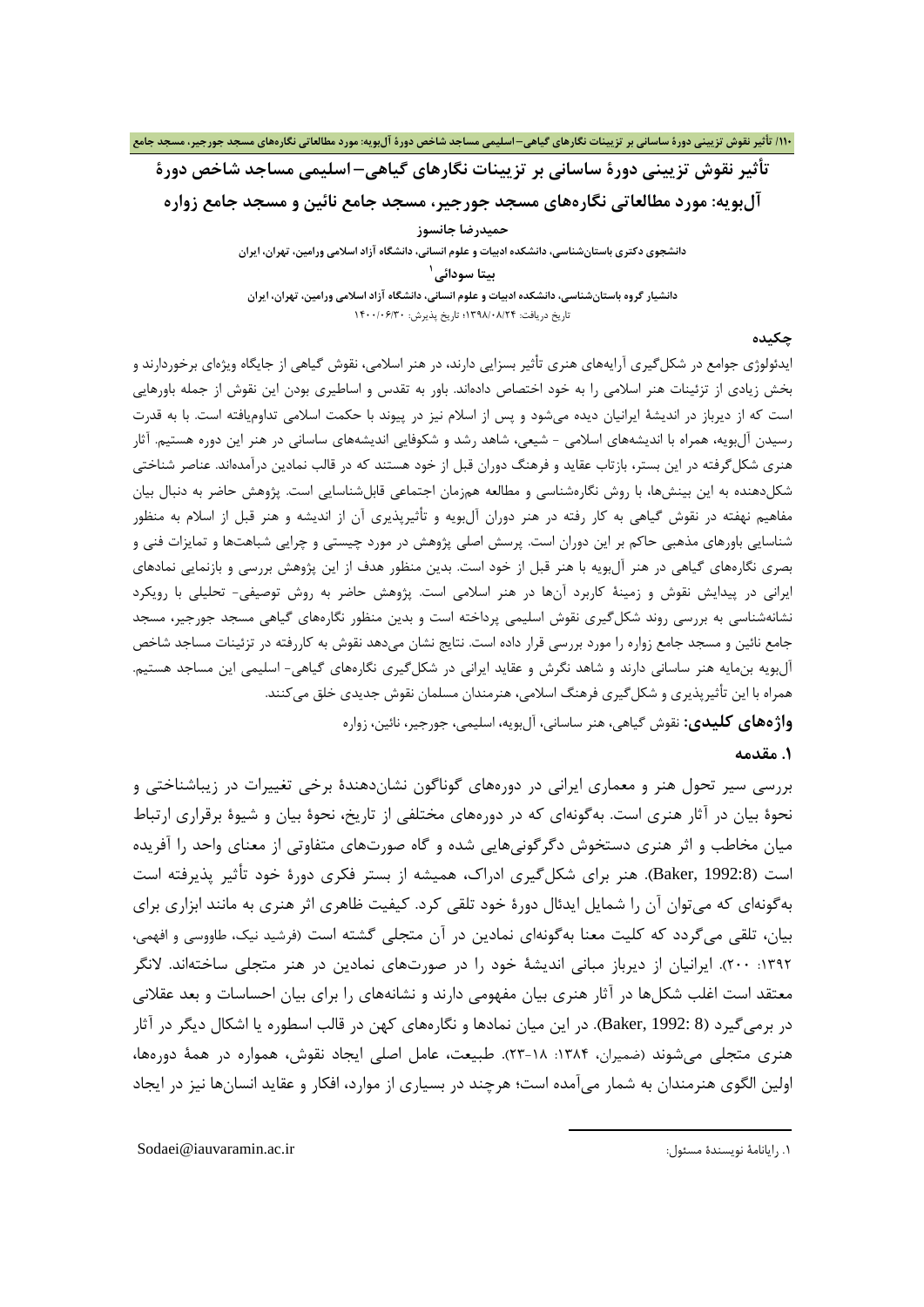# **، دورة ،13 شمارة ،2 تابستان <sup>1400</sup> / <sup>111</sup>** �نا� �طا ی �عات با�تان

این نقوش نقش داشتهاند؛ مانند نقوش گیاهی که از دورة ساسانی در هنر صدر اسلام نفوذ کرده است (زمانی، ۱۳۵۵: ۱۲۶). حضور گستردهٔ نگارههای گیاهی در هنر ایران را باید در باور کهن تقدس گیاهان و احترام فراوان ایرانیان به طبیعت جستجو کرد که در همۀ دورهها، گلها و نگارههاي تزئینی را بر اشیا و ساختمانها ترسیم میکردند (ندیم، ۱۳۸۶: ۱۷). خالقان این آثار، دریافت درونی خویش را از جهان پیرامون نمودار میساختند و در بسیاري از اشیا و بناهاي تاریخی، این نقوش را بهتنهایی یا در ترکیب با سایر نقوش حیوانی، انسانی و هندسی بکار میبردند (خزائی، :1382 18). در آثار هنري سدة چهارم ه. ق در ایران، شاهد حضور بسیاري از مؤلفههاي نمادین هنر ایران باستان هستیم که بهمرور زمان متناسب با موازین اسلامی تعدیل و استحاله یافتهاند و در چهارچوب هنر اسلامی قرار گرفتهاند (خزائی، :1382 23). پرسشهایی که در اینجا مطرح میشوند، عبارتاند از -1 مهمترین نقوش و موضوعات منتقلشده از نگارههاي گیاهی دورة ساسانی به آثار معماري مساجد آلبویه کدام اند؟ -2 چه عواملی در انتقال نمادها و مضامین از نگارههاي ساسانی به نگارههاي اسلامی دورة آلبویه نقش داشتهاند؟

هدف از این پژوهش بررسی و بازنمایی نمادهاي ایرانی در پیدایش نقوش و زمینۀ کاربرد آنها در هنر اسلامی است. بدین گونه، این پژوهش ابتدا مفاهیم نهفته در نقوش گیاهی به کار رفته در معماري و هنر ایران باستان را بررسی میکند، سپس به سیر پیدایش نقوش گیاهی، کاربرد آنها و میزان تأثیرپذیري این نمادها در آثار معماري اوایل اسلامی، از طریق مقایسه و تطبیق نگارهها و درنهایت به استخراج اصول اجرایی آنها میپردازد. روش تحقیق به کار رفته در این پژوهش توصیفی - تحلیلی است؛ در ابتدا از آرایههاي تزئینی آثار هنري دورة ساسانی و هنر صدر اسلام تصاویري تهیه و سپس با روش کتابخانهاي و بر اساس موضوع به بررسی و تحلیل پرداخته شد.

استفاده از نقشمایههاي گیاهی سابقه کهنی در ایران دارد (پوپ، :1382 102). با توجه به بررسیهاي انجامشده در زمینۀ معماري و تزئینات وابسته به آنها، پژوهشگرانی مانند پوپ (1382)، گدار (1377)، هیلن براند (1374) اتینگهاوزن و گرابر (1378)، بلر (1392) و دیگران تنها به توصیف کلی این هنر و شناسایی و معرفی برخی از تزئینات شاخص آنها پرداختهاند. رایس (1386) در کتاب «میراث ایرانیان» به بررسی ویژگی نمادین این نقوش میپردازد. همچنین کیانی (1376) در کتاب «تزئینات وابسته به معماري ایران در دورة اسلامی» به بررسی نقوش اسلیمی و ختایی پرداخته است. ندیم (1386) در مورد نقوش تزئینی ایران، پیشینۀ نقوش را در آثار هنري بررسی میکند. از نمونههاي دیگر میتوان به کتاب «شرق باستان» اثر هرتسفلد (1381) اشاره کرد که به مطالعۀ نقوش گیاهی در معماري شرق پرداخته است. مایل هروي (1372) در «کتابآرائی در تمدن اسلامی»، نظریات تأملبرانگیزي در مورد اسلیمی و ختاییها بیان میکند، بهگونهاي که این هنر را هنري ایرانی- عربی میداند. مرزبان (1365) در «فرهنگ مصور هنرهاي تجسمی»، به بررسی نمایش تصویري این نمادها پرداخته است. لیمن (1395) در کتاب «درآمدي بر زیباشناسی اسلامی»، با بررسی فلسفۀ هنر اسلامی، بیان میکند هنر اسلامی طرحهاي منحصر به خود ندارد و اساساً هنري دینی بشمار نمیآید. در این پژوهش تلاش شده با رویکرد نشانهشناسی و با روش تحلیلی – توصیفی، به بررسی بازتاب هنر دورة ساسانی در هنر دورة اسلامی پرداخته شود. بدین ترتیب در ابتدا فرهنگ و جایگاه هنر و تنوع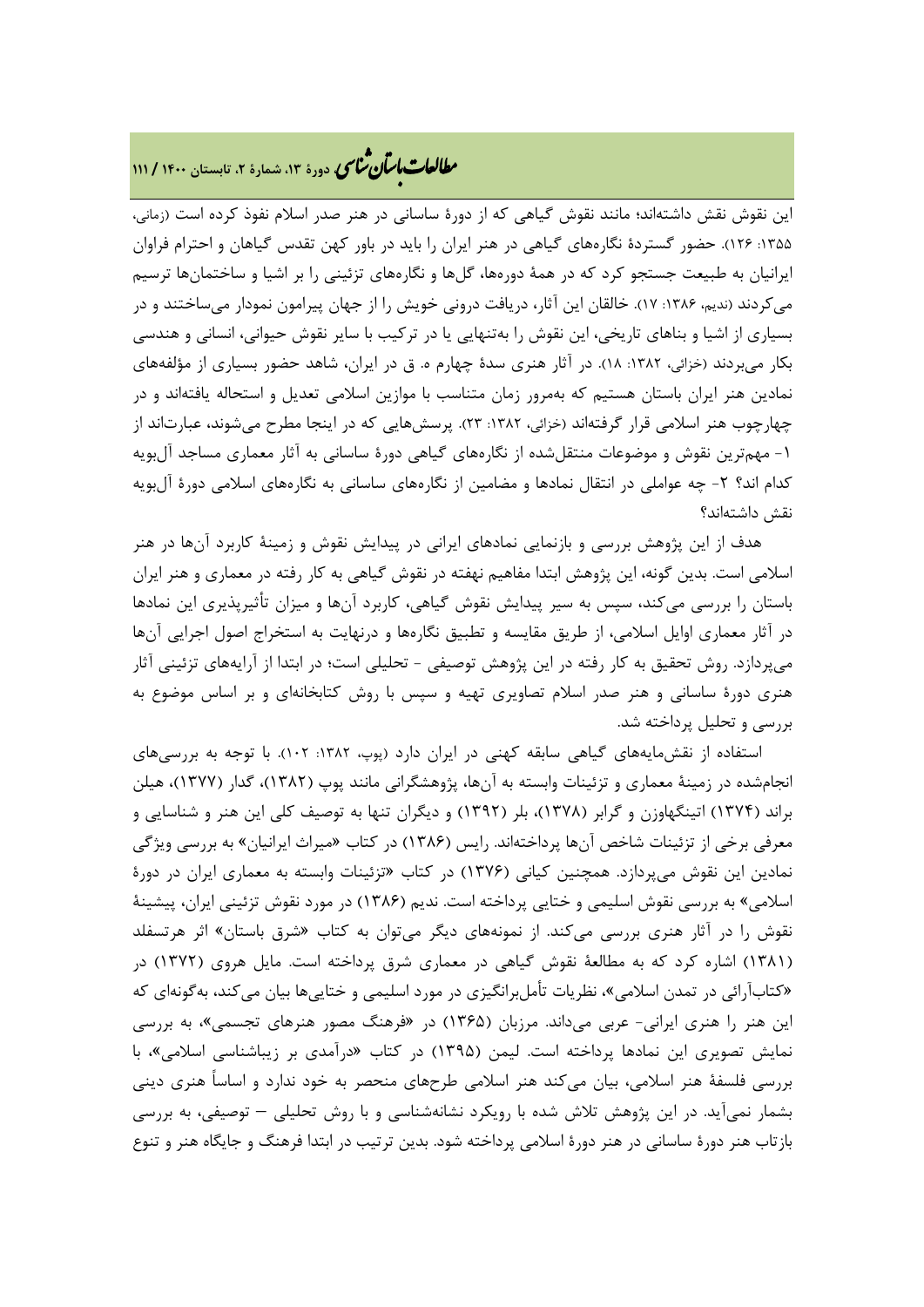نقوش گیاهی دوره ساسانی بررسی شد و سپس به نحوة شکلگیري هنر اسلامی در سدة چهارم ه.ق، در قالب شکل و محتوا پرداخته شد.

## **.2چارچوب نظري**

مطالعۀ رویکردهاي نظري و روشهاي کاربردي در حوزة باستانشناسی و تاریخ هنر از موضوعات جدید به شمار میآید. در این راستا رویکرد نشانهشناسی جایگاه ویژهاي در این مطالعات دارد. از آنجایی که هنر داراي شکلی نمادین است، روش نشانهشناسی با توجه به قابلیتهاي بیانی که دارد این امکان را به پژوهشگر میدهد که هرکدام از تصاویر و اشکال موجود در اثر هنري را به عنوان یک شمایل نگریسته و آنها را در مسیر درست توصیف و تفسیر نماید (کیپنیرگ، :1372 139). در این پژوهش بهترین رویکرد براي مطالعۀ آرایههاي گیاهی – اسلیمی، به واسطۀ دلالت میان صورت و معنا، استفاده از روش نشانهشناسی است (احمدي، :1386 7-6). آنچه از نظر مطالعات نشانهشناسی در این مقاله مطرح میشود بر اساس نظر پاتوفسکی است؛ به اعتقاد وي تفسیر اثر هنري در سه لایه انجام میشود و بدین وسیله از معناي اصلی به معناي ثانویه و باطنی دست مییابیم، بدین ترتیب از سطح به عمق حرکت میکنیم (32 ,1939:Panofsky(. بر اساس مدل پاتوفسکی، سه مرحلۀ خوانش تصویر عبارتاند از پیش ایکونوگرافیک، ایکونوگرافیک و آیکوئوژیک. در پیش ایکونوگرافیک با موضوع اولیه سروکار داریم و بدین منظور عناصر شکلی تشریح میشوند؛ دومین مرحله، با در نظر گرفتن پیشینۀ فرهنگی که تصویر در آن ایجادشده به تحلیل نقوش میپردازد (238 :1992:Seebass(. در مرحلۀ سوم پژوهشگر تلاش می کند بین اثر هنري با نمادهاي جامعه ارتباط برقرار کند (هنینگ، ۱۳۸۷: ۲۷). در این سطح، پژوهشگر دادههاي منابع گوناگون را با هم ترکیب و از بنمایههاي فرهنگی در تحلیل استفاده میکند (آدامز، :1388 52). در این شیوة بررسی، قابلیت تعیین مناسبات میان کل و جزء و برقراري ارتباط میان آنها در دو بعد همنشینی و جانشینی مطرح میشود. محور همنشینی شامل عناصر شکلی و محور جانشینی شامل مجموعه عناصري شکلي است که جایگزین عناصر قبلی میشوند (احمدي، ۱۳۸۶: ۳۱). آنچه در این بحث مورد نظر است بررسی روند جانشینی نقوش اسلیمی در هنر دوران اسلامی است؛ با این هدف، به بررسی دلایل پیوند و ترادف معانی میان نگارههاي گیاهی دوران ایران باستان و نقوش اسلیمی دوران اسلامی پرداخته شده است.

## **.3نقوش گیاهی دوره ساسانی**

در زمینۀ تزئینات، دو دیدگاه وجود دارد یکی مبتنی بر عملکرد ظاهري و دیگري بر اساس عملکرد معنایی و محتوایی است. گروه اول معتقدند که تزئینات صرفاً یک پوشش ظاهري و فاقد هرگونه معنا و مفهوم دینی و فرهنگی است که فقط براي پوشاندن سطوح زمخت زیرین به کار میرود. در مقابل این دیدگاه، کسانی مانند بورکهات معتقد هستند این نقوش ماهیتی تاریخی، عرفانی و متفکرانه دارند. از این منظر تزئینات فقط پوشش ظاهري نیست بلکه داراي سطوح مختلف با معناهاي نمادین و متعالی است (بورکهات، ۱۳۸۷: ۵۸). در این میان، گرابار نظر متفاوتی دارد؛ از نظر او، زینت متشکل از تعدادي واسطۀ میان شی از یکسو و ناظر از سوي دیگر است و آرایهها صافیهاي هستند که پیامها و نمادها و حتی شاید لذایذ خودآگاهانه یا ناخودآگاه از طریق آنها منتقل میشوند تا ارتباط با مخاطب به بهترین نحو برقرار شود (39 1992: ,Grabar(. نگارههاي گیاهی به عنوان نمادهاي مقدس و اسطورهاي از دیرباز در باورهاي اعتقادي مردم رسوخ کرده و این امر سبب شده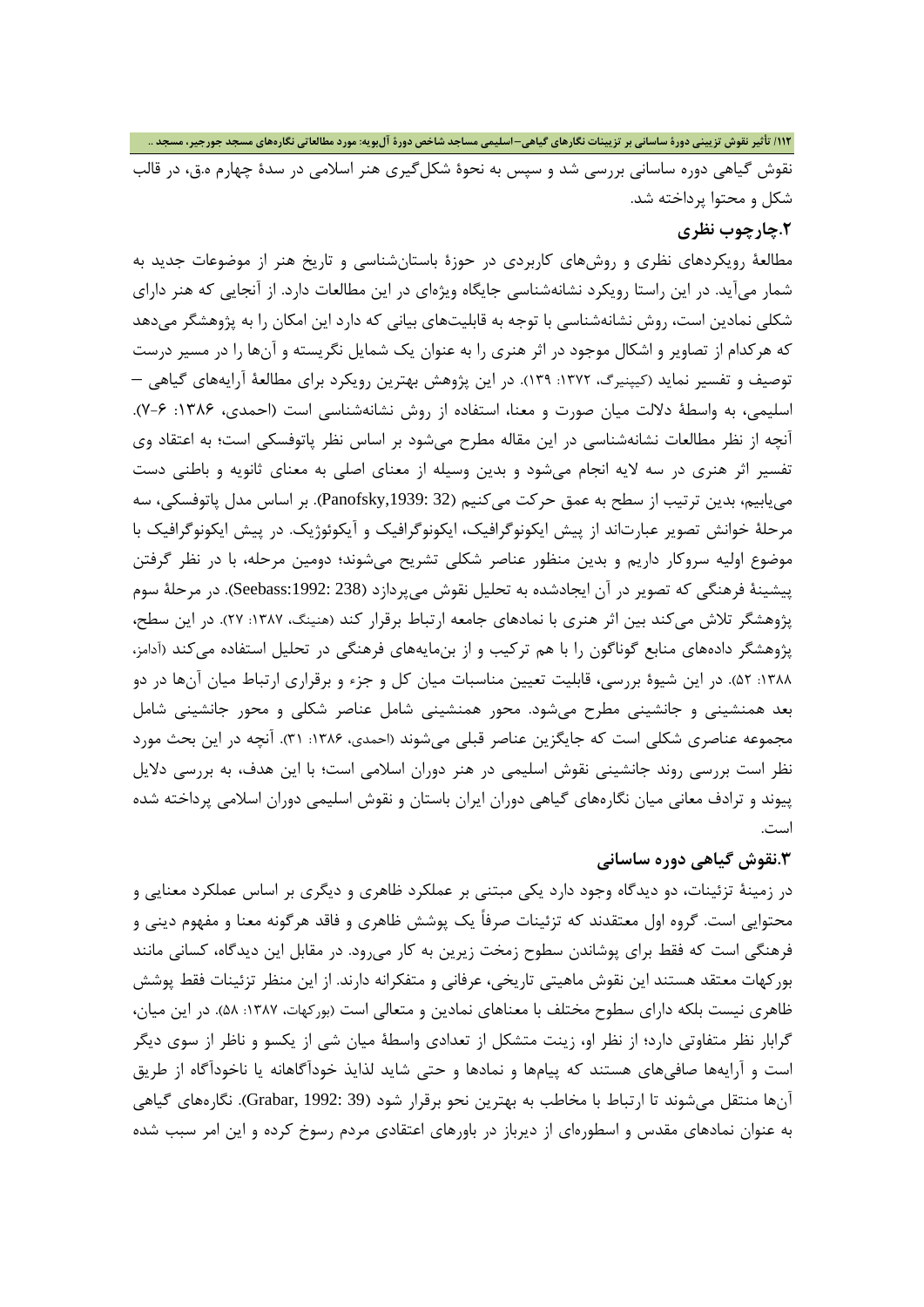# **، دورة ،13 شمارة ،2 تابستان <sup>1400</sup> / <sup>113</sup>** �نا� �طا ی �عات با�تان

که غالباً هر ملت با توجه به اقلیم خود نوعی درخت یا گیاه را بیش از سایر گیاهان محترم بشمارد. در ایران باستان درخت چنار و سرو از اهمیت بیشتري برخوردار بودند (پور خالقی، :1380 90). از سویی به انگور، انار، گل نیلوفر، کنگر در بین گیاهان بیشتر اهمیت داده میشد که ریشه در باورهاي دینی و اسطورهاي داشتند (طبائیان و حبیب، ۱۳۸۸: ۳۲۱؛ مبینی و شافعی، ۱۳۹۴: ۴۹). در جدول شمارهٔ یک با توجه به متون تاریخی و آثار باستانشناسی، معانی و مفاهیم نمادین نگارهها گیاهی در آثار ساسانی ذکرشده است و در بخش بعدي با استفاده از این معانی و مفاهیم نمادین، به بررسی مضامین مشترك در میان فرهنگ ایرانی و اسلامی پرداخته شده است.

| تصوير نقشمايه                               | مفهوم<br>نقوش                                               | نقوش گیاهی دورهٔ ساسانی                                                                                                                                                                                                                                                                                                                                                                                                                                                                                                                                                                                                                                                                                                                                                                                  |               |
|---------------------------------------------|-------------------------------------------------------------|----------------------------------------------------------------------------------------------------------------------------------------------------------------------------------------------------------------------------------------------------------------------------------------------------------------------------------------------------------------------------------------------------------------------------------------------------------------------------------------------------------------------------------------------------------------------------------------------------------------------------------------------------------------------------------------------------------------------------------------------------------------------------------------------------------|---------------|
| كاخ تيسفون، كاخ كيش<br>http://metmuseum.org | شگون، باروری، مالکیت<br>سرمايەدارى                          | شکل این گیاه در موتیفهای مذهبی جنبه تقدس دارد و برای شگون، برکت،<br>باروری استفاده میشده است (انصاری، ۱۳۶۶: ۹-۳۲۸). این نقش در آثار<br>گچبری کاخ کیش، تیسفون و کاخ تپه حصار دامغان دیده می شود که در<br>دورههای بعد تکامل یافته و به فرم اسلیمی تبدیل میشود. نخل به سبب<br>باروری و ثمر دهی نماد مالکیت، رمز سرمایهداری و آئین شاهنشاهی بوده<br>است (برومند، ۱۳۸۱: ۱۸۳).                                                                                                                                                                                                                                                                                                                                                                                                                                 | $\mathcal{F}$ |
| کاخ بیشاپور (گیرشمن،۱۳۷۸: ۲۱۰)              | ن<br>دانشه<br>$\sigma$<br>حفاظت در برابر ارواح<br>دي.<br>پر | این گیاه دارای یک برگ بزرگ با لبههای شکسته است. در دوران باستان، از<br>آن در مراسم تشییع استفاده میشد؛ بنابراین ممکن است اشاره به زایش<br>دوباره یا حفاظت در برابر ارواح شرور باشد (شمس، ۱۳۷۹: ۱۹۷). نقش<br>اکانتوس نیز برگی شبیه کنگر است و از نظر فرم تقریباً به برگهای پالمت<br>نزدیک است، ولی برگهای آن پهنتر است. یونانیان باستان از این نقش در<br>تزئینات استفاده می کردند. نقش برگ کنگر در گچبریهای کاخ بیشاپور، کاخ<br>تیسفون و در درمشهر استفاده شده است. در شهر بیشاپور، سرستون کرنتی با<br>تزئینات برگ کنگری به دست آمده است. همچنین در تزئینات گچبری<br>طاقچهای در کاخ بیشاپور، شاهد تزئینات برگ کنگر هستیم که امروزه در موزه<br>لوور نگهداری می شود (گیر شمن، ۱۳۷۸: ۱۵۱). در در مشهر، تزئینات گچبری<br>با برگهای نیمهباز کنگر در کاوشهای باستانشناسی به دست آمده است<br>(لک یو,، ۱۳۸۹: ۳۷). | 넚             |

#### جدول :1 جزییاتی از نقشمایههاي گیاهی آثار گچبري دورة ساسانی Tab 1: Details of The plant motifs of the Sassanid period plasters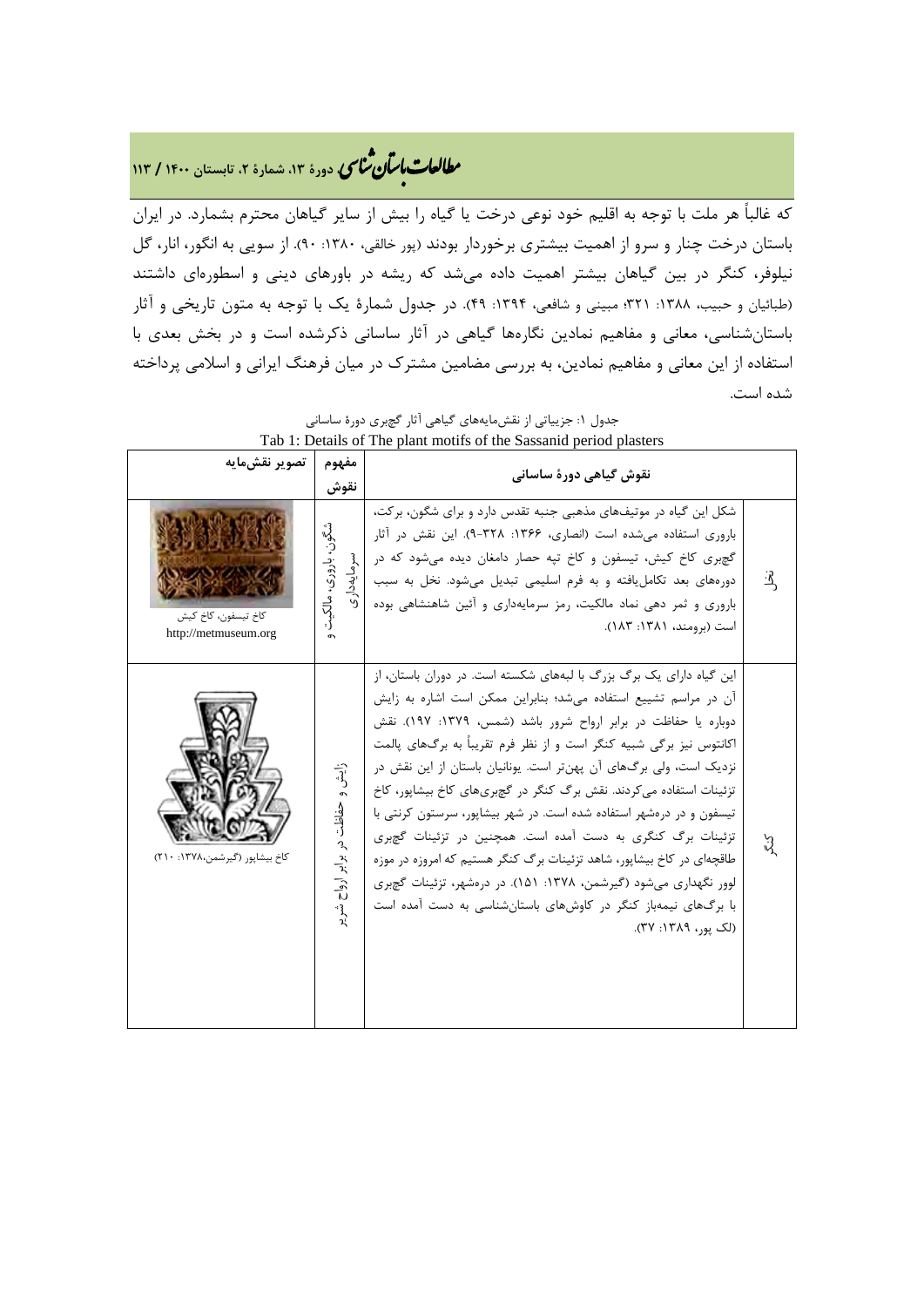| ۱۱۴/ تأثیر نقوش تزیینی دورهٔ ساسانی بر تزیینات نگارهای گیاهی-اسلیمی مساجد شاخص دورهٔ آلبویه: مورد مطالعاتی نگارههای مسجد جورجیر، مسجد |                                                                                       |                                                                                                                                                                                                                                                                                                                                                                                                                                                                                                                                                                                                                                                                                                                                                                                                                                                                                          |                       |  |  |  |  |
|---------------------------------------------------------------------------------------------------------------------------------------|---------------------------------------------------------------------------------------|------------------------------------------------------------------------------------------------------------------------------------------------------------------------------------------------------------------------------------------------------------------------------------------------------------------------------------------------------------------------------------------------------------------------------------------------------------------------------------------------------------------------------------------------------------------------------------------------------------------------------------------------------------------------------------------------------------------------------------------------------------------------------------------------------------------------------------------------------------------------------------------|-----------------------|--|--|--|--|
| تصوير نقشمايه                                                                                                                         | مفهوم<br>نقوش                                                                         | نقوش گیاهی دورهٔ ساسانی                                                                                                                                                                                                                                                                                                                                                                                                                                                                                                                                                                                                                                                                                                                                                                                                                                                                  |                       |  |  |  |  |
| چال ترخان ري، كاخ كيش (گيرشمن،<br>(208:1378                                                                                           | باروری<br>و فراوانی،<br>داری<br>نيروى<br>مۇدىر<br>ر<br>جاودانه، مظهر<br>$\frac{3}{2}$ | در ایران باستان، انگور در آئین میترایسم مقدس بوده و نمـاد برکـت اسـت. در<br>اساطیر و افسانههای کهن ایرانی، انگور از خون گــاوی کــه خداونــد آفریــد و در<br>حملهٔ اهریمن کشته شد، پدید آمده است. در افسانهها آمده است که در محـل<br>کشته شدن این گاو پنجاهوپنج گونه دانه و دوازده گونه گیاه دارویی روئیـد و از<br>خون او انگور پدید آمد (واشــقانی فراهــانی، ۱۳۸۹: ۲۴۳؛ وارنــر، ۱۳۸۶: ۳۶۷).<br>علاوه بر میوه انگور، تاک یا درخت انگـور مفـاهیم نمـادین و مقـدس در تـاریخ<br>باستان دارد. درخت تاک گاهی در مکآنها و آثار باقیمانده با درخت پیچک بـه<br>یک معنی و مفهوم استفاده شده است. تاک، درخت انگـور یـا پیچـک بـه قـوه<br>حيات و الوهيت ارتباط داده شده است (وارنـر، ١٣٨۶: ۵۸۹). همچنـين نمـاد<br>باروری و فراوانی و دارای نیروی مقدس جاودانه نیز است (نـدیم، ۱۳۸۶: ۱۶).<br>در تزئینات گچبری در درمشهر، نقش برگ مو و خوشهٔ انگــور بــه دســت آمــده<br>است (لک پور، ۱۳۸۹: ۴۳).   | ننگور-ٺاک<br>. و پيچک |  |  |  |  |
| كاخ تيسفون، چال ترخان ري<br>www.raeeka.wordpress.com                                                                                  | خلوس<br>م<br>$\vec{b}$<br>كاميابي و حاصلخيزي،                                         | ظهور نیلوفر آبی از آب و عاری از هرگونه آلودگی بودن آن، نشانهٔ خلوص،<br>پاکی و نیروی بالقوه است و از آنجا که گل نیلوفر در سپیدهدم باز و در هنگام<br>غروب بسته میشود، به خورشید شباهت دارد، بنابراین مظهر همهٔ<br>روشنگریها، آفرینش، تجدید حیات و بی مرگی است (بهمنی، ۱۳۸۹: ۶۶-<br>۶۸). این گل بیانگر نمادهای مختلف مانند کامیابی، قدرت، حاصلخیزی زمین،<br>صلح جهاني، عشق، رياضت و عبادت است. همچنين با آئين مهر نيز پيوستگي<br>دارد (مبینی و شافعی، ۱۳۹۴: ۴۹). نقش گیاهی نیلوفر آبی که سمبل و تجلی<br>نمودی از علائم مقدس مذهبی است به صورتهای گوناگون و در اندازههای<br>مختلف در قطعاتی از گچبریها به دست آمده در چال ترخان ری و کاخ<br>تیسفون به دست آمده است.                                                                                                                                                                                                                          | ىي<br>ن<br>جار        |  |  |  |  |
| كاخ تيسفون<br>www.raeeka.wordpress.com                                                                                                | ヷ゚<br>$\int$<br>تقدس، بركت و حاصلخيزي                                                 | نقش انار نماد گیاهی آناهیتا (الهه آب و نماد باروری) است (چهری، ۱۳۸۶:<br>۵۷) و دانههای متعدد که در پوست سفتی نگهداری میشوند نماد پر باری و<br>بركت است (احمدى و شكفته، ١٣٩١: ١٣٠). انار در دورهٔ ساسانى همواره<br>مقدس بوده و در آئین مذهبی کاربرد داشته است. در اواخر دورهٔ ساسانی،<br>نخلهای شکافته شده بهصورت یک جفت بال درمیآیند که میوهٔ انار در داخل<br>آن مشاهده میشود و نماد باروری و حاصلخیزی است و جنبهٔ روحانی دارد<br>(خالدیان، ۱۳۸۷: ۲۳). نقش انار در گچبریهای کاخ چال ترخان و قسمتی از<br>گچبریهای کاخ کیش و کاخ تیسفون مورد استفاده قرار گرفته است. در<br>گچبری چال ترخان بر روی شاخهای از درخت تاک، پرندهای شبیه عقاب<br>مشاهده میشود و اطراف آن نقش گلوبوته و انار به چشم میخورد. در برخی<br>از آثار گچبری، طرح برگ انار بر روی ساقهٔ متحدالمرکز قرار دارد که آن را از<br>غنچه تا مراحل گل و میوه و گاه به صورت طرحهای استلیزه ملاحظه میکنیم<br>(انصاری، ۱۳۶۶: ۳۳۹-۳۳۰). | 亘                     |  |  |  |  |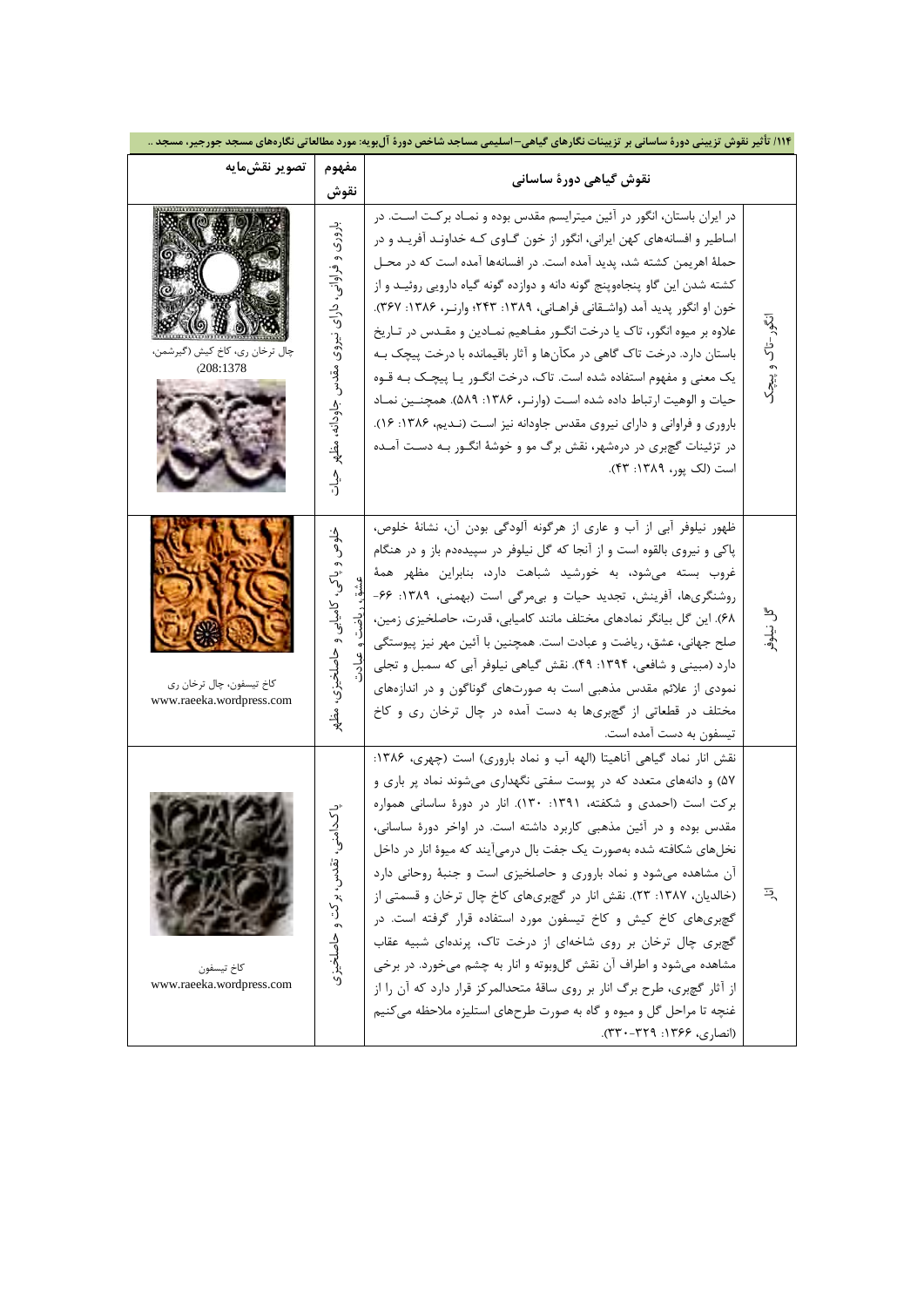# **، دورة ،13 شمارة ،2 تابستان <sup>1400</sup> / <sup>115</sup>** �نا� �طا ی �عات با�تان

| تصوير نقشمايه                                                                                            | مفهوم<br>نقوش | نقوش گیاهی دورهٔ ساسانی                                                                                                                                                                                                                                                                                                                                                                                                                                                                          |                                                     |
|----------------------------------------------------------------------------------------------------------|---------------|--------------------------------------------------------------------------------------------------------------------------------------------------------------------------------------------------------------------------------------------------------------------------------------------------------------------------------------------------------------------------------------------------------------------------------------------------------------------------------------------------|-----------------------------------------------------|
| كاخ تيسفون، كاخ كيش، طاق بستان<br>http://metmuseum.org<br>Collections/search-the-collec-<br>/tions/32264 | وژي           | درخت بلوط درختی تنومند و دیرزی است کـه نمـاد قـدرت، پیـروزی، عهـد و<br>پیمـان اسـت (وارنـر، ۱۳۸۶: ۵۷۰-۵۷۹). ایـن نقـش عنصـری تزئینـی در<br>گچبریهای دوره ساسانی بوده است. نمونهای از این نقش در آثار گچبری کاخ<br>کیش و تیسفون به دست آمده است. در این نقش علاوه بر کاربرد گیاه و میـوهٔ<br>بلوط که نشانه امنیت، باروری و دوام است ویژگی بارز دیگر هنر ساسانی یعنے<br>قرینگی را میتوان مشاهده کرد. هنرمندان این دوره با پیچوتاب دادن به<br>گیاهان زمینهساز نقوش تزئینی در هنر دورهٔ اسلامی شدند. | بلو<br>بلو<br>$\cdot$ <sup>2</sup><br>ن زندگان<br>ا |

## **.4 شناخت بستر تاریخی – اجتماعی حکومت آلبویه**

در قرن چهارم هجري روند تحولات فرهنگی در ایران به گونهاي است که میتوان از آن به عنوان رنسانس اسلامی یاد کرد (کرمز، ۱۳۷۵: ۳۰). با روی کار آمدن امیران آلبویه و چیرگی آنها بر سرزمینهای وسیعی از غرب خراسان تا شمال بینالنهرین و استقلال بخشیدن به غرب ایران، براي اولین بار در دستگاه خلافت نقطۀ عطفی به مرکزیت ایران شکل گرفت. در کنار جنبههایی از احکام و اندیشههاي اسلامی و شیعی شاهد تداوم و نفوذ هنر و اندیشه ساسانی در هنر این دوره هستیم (ایمان پور، 1388:22). حاکمان آلبویه به خوبی به این اصل واقف بودند که تنها قدرت نظامی باعث بقاي حکومت نخواهد بود، در نتیجه به منظور اعتبار بخشیدن به اقتدار خود به نسب سازي، توسل به دین و تلاش براي اجراي عدالت رو آوردند. در این راستا ضمن فعالیتهاي عامالمنفعه و توجه به سنتهاي دینی سعی کردند از سنتها و آیینهاي سیاسی و سلطنتی ایران پیش از اسلام به ویژه ساسانیان الهام بگیرند (ایمانپور، یحیایی و جهان، :1395 35). حاصل این سیاست و اقدامات امیران آلبویه ایجاد نخستین حکومت مستقل و نیرومند ایرانی بعد از اسلام است که بیش از 113 سال، بر بغداد و عباسیان تسلط یافتند (مفتخري، :1389 151) تلاش آلبویه براي به دست آوردن مشروعیت و مقبولیت عمومی در سایه حمایت از فرهنگ و تعقل، رقابت در کسب شهرت، تسامح و تساهل روشنفکرانه طبقه حاکم که تا حدي از گرایش شیعی آنها ناشی میشود، بخشی از علل و زمینههاي شکوفایی فرهنگ و تمدن اسلامی در این دوره است. از سوي دیگر میراث ایرانی آلبویه و گرایشهاي سیاسی مربوط به آن، نقش تعیینکنندهاي در روش سیاسی این دوره داشته است. بدین گونه از زمان عضدالدوله جهتگیريهاي ایرانی در فعالیتهاي فرهنگی این دوره کاملاً مشهود است (رضوي، :1380 52). بدین ترتیب، از قرن چهارم هجري تزئینات ایرانی- اسلامی شکل میگیرند و در هنر شاهد نگارههاي گیاهی با شکلهاي واقعی و نیمه انتزاعی هستیم که به تدریج و با گذشت زمان، این شکلها جاي خود را به طرحهاي انتزاعی و اسلیمی میدهند. این روند شکلگیري با توصیف و تحلیل ویژگی نقوش در آثار معماري قرون اولیه اسلام به ویژه در سر در مسجد جامع جورجیر، مسجد جامع نائین و مسجد جامع زواره قابل بررسی است.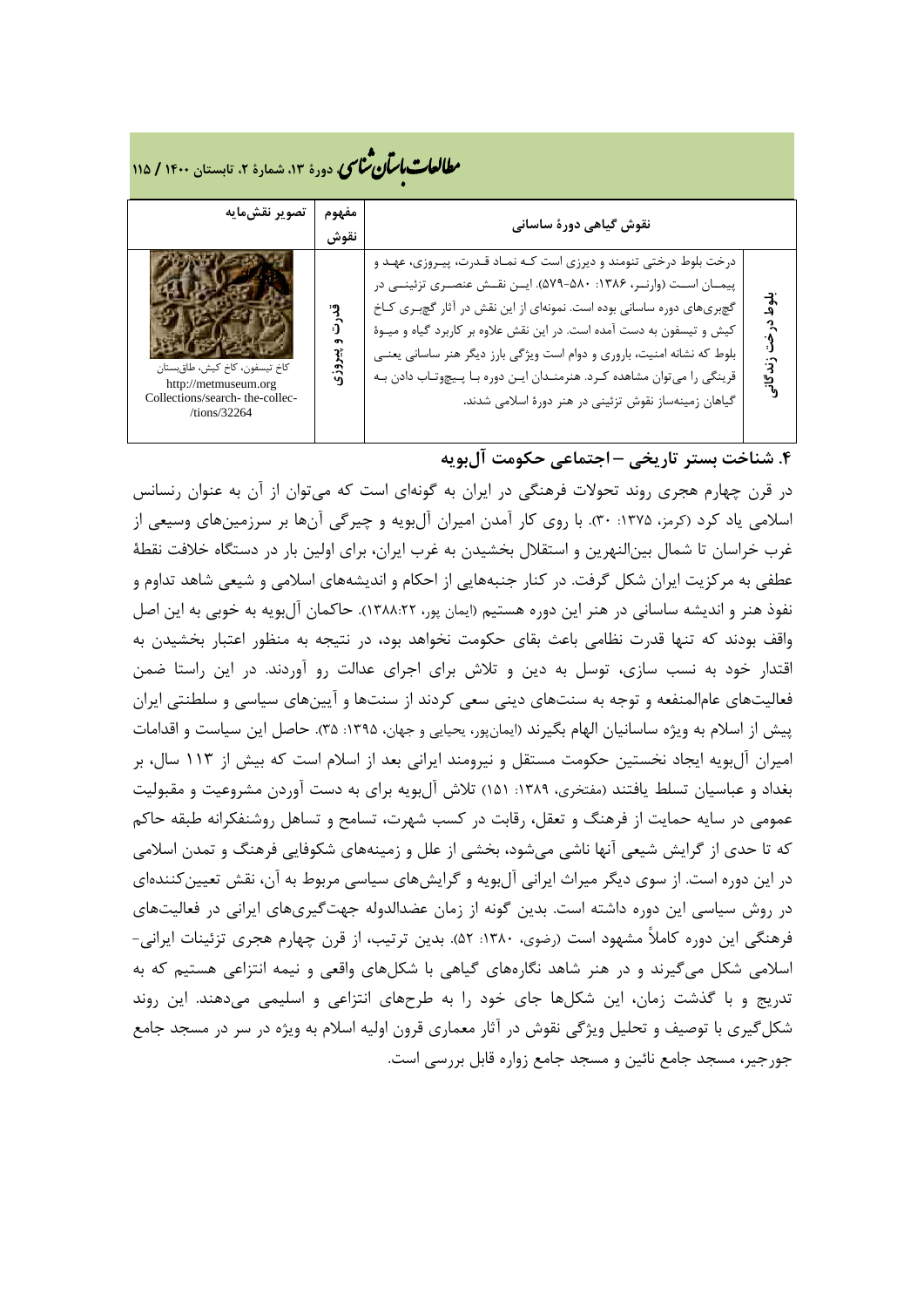**مساجد مورد مطالعه (جورجیر – نائین – زواره)**

**مسجد جورجیر اصفهان**

با توجه به متون تاریخی، قدمت مسجد جورجیر اصفهان به اواخر قرن سوم و اوایل قرن چهارم ه. ق برمیگردد (ماهرالنقش:1376، 116). مجموعۀ مطالعات تاریخی این بنا مشخص میکند که کار ساخت این بنا در دورة وزارت صاحب اسماعیل عباد وزیر مویدالدوله و فخرالدوله دیلمی، در نیمه دوم قرن چهارم ه.ق به پایان رسیده است (ماهرالنقش، ۱۳۷۶: ۱۱۸). در دورۀ حملۀ مغول به ایران، همه بخشهای مسجد بهجز سر در آجری آن از بین رفت؛ در دوران صفویه و در زمان شاه عباس دوم، مسجد حکیم به همت حکیم محمد داوود، پزشک شاه عباس، در این محل ساخته میشود (ماهرالنقش، ۱۳۷۶: ۱۱۸). ورودی ضلع شمالغرب آن تنها یادگار برجا مانده از مسجد جامع جورجیر است که در سال 1335 از لابهلاي قشر ضخیم کاهگل خارج شد (هنرفر، :1350 35). تزئینات سر در جورجیر همزمان با ساخت مسجد بوده و الحاقی نیستند؛ در تزئینات آن از رنگ، لعاب و کاشی استفاده نشده است. این سر در از یک ورودي طاقدار با دري چوبی در سطحی پایینتر از معبر و دو نماي متصل به ورودي در دو جانب شرق و غرب تشکیل شده است که ترکیبی است از دو طاقنما در دو طرف و یک ورودی با طاق جناغی که در چوبی مسجد در زیر آن قرار دارد (هرمان، ١٣٧٣: ۶۱).

**نقوش سر در:** در تزئین سر در مسجد جامع جورجیر، از تکنیکهاي آجرکاري با نقوش هندسی، تکنیک گچبري با نقوش هندسی و گیاهی و گاهی تلفیق دو تکنیک آجرکاري و گچبري استفاده شده است (اتینگهاوزن و گرابر، :1378 134). تزئینات گچبري سر در جورجیر به دو گروه گیاهی و هندسی تقسیم میشود.

**نقوش گیاهی:** قسمت فیلپوش زیر طاق ورودي شامل تزئینات ترکیبی است. فیلپوشهاي متقارن دو طرف طاق به صورت مقعر حاوي نقوش گیاهی ساده شدهاي است که در هر کدام از فیلپوشها شش قاب 28 ضلعی اجراشده و در داخل قاب نقش گیاهی قرار گرفته است (شکل 1). علاوه بر این در حاشیۀ دو طرف هر فیلپوش، برحسب فضاي موجود قابهایی نیمه به همراه نقش کنگر نیمه اجرا شده است. به طور کلی دو نوع نقش گل در این قسمت قابلتفکیک است. ابتدا نقش گلی که در محور مرکزي فیلپوش اجرا شده و شامل سه شاخه گل است و کاسبرگ هر کدام برهشته است؛ حالت برهشتۀ آن میتواند تداعیکنندة نقش گل لاله باشد. این نوع گل با اندکی تفاوت در تزئینات دوره ساسانی مشاهده میشود از جمله در سینی سیمین با نقش سیمرغ که متعلق به اواخر دوره ساسانی است (پوپ و اکرمن، :1387 238). نقش دیگر، گلی که دو برگ افتاده در دو طرف دارد و در مرکز بهصورت شش گلبرگ مشخصشده، احتمالاً نوعی برگ کنگر است که بدین گونه متجلی شده است.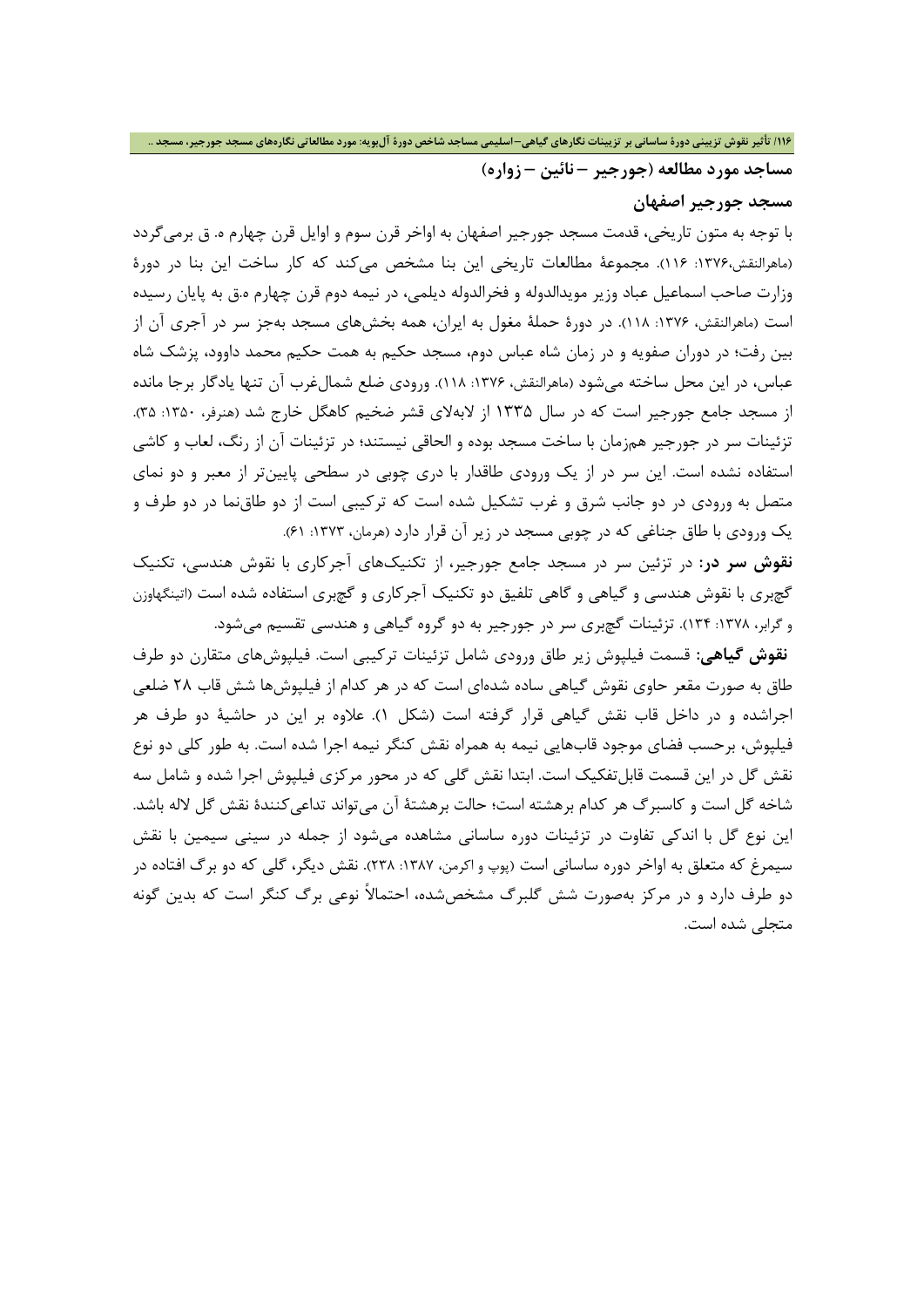**، دورة ،13 شمارة ،2 تابستان <sup>1400</sup> / <sup>117</sup>** �نا� �طا ی �عات با�تان



شکل ۱- فیلپوش و نقش،ایههای آن (نگارندگان، ۱۳۹۸)

Figure 1- Elephant cover and its themes (Authors, 1398) تلفیق آجرکاري و گچبري: تزئینات دو قاب شرقی و غربی نماي سر در به صورت کاملاً استادانهاي از تلفیق آجر و گچ و ترکیب نقشمایههاي گیاهی و کتیبهنگاري ایجاد شدهاند. غربیترین قاب تزئینی جلوخان سر در مزین به نوعی نقش گل لوتوس است که گلبرگ آن دربردارندة اسماء مقدس است. در این نقش سه جفت ساقه با شکست 90 درجه بر روي هم قرار گرفتهاند و بالاي هر خط، با گردشی نرم به بیرون خم شده است. بالاي خط وسط یک قاب مستطیل شکل حاوي اسماء جلاله مانند لاالهالاالله، محمد رسول الله، القدرة، العظمۀ االله، سبحاناالله و الحمداالله قرار دارد. این قاب کتیبه درنهایت به دو گل لاله ختم میشود. تزئینات قسمت نماي متصل به دیوار معبر، ترکیب طرحهاي گیاهی و خطوط شکسته (گل پنج پر) است. این نقشمایهها در ابتدا به لحاظ چارچوب اجرایی در کادر مستطیل شکل عمودي قرار گرفتهاند که کاملاً تداعیکننده نقش درخت زندگی دورة ساسانی هستند؛ نمونه آن را در حجاريهاي طاقبستان قابل مشاهده است (شکل 2). نقشمایۀ برگ کنگر یکی از نقشمایههاي اصلی تزئین است؛ این نوع برگ کنگر گاه به صورت درخت تزئینی و گاه به صورت شاخه اسلیمی در دل طرحهاي دیگر جلوهگر میشود. همین طرح در حجاري طاق بستان، گچبري بیشاپور، گچبري کاخ کیش و نقوش گچبري بندیان درگز قابل مشاهده است (رهبر، ۱۳۷۸: 237؛ اتینگهاوزن و افشار نادري، :1374 235). بهطور کلی استفاده از برگ کنگر به عنوان نقشمایهاي تزئینی در دوران ساسانی و اسلامی رواج داشته است (پوپ و اکرمن، ۱۳۸۷: ۶۰).



شکل ۲- نقوش و تزئینات قابهای معبر مسجد جورجیر (نگارندگان، ۱۳۹۸) Figure 2 - Patterns and decorations of the frames of the passage of Jorjir Mosque (Authors, 2020)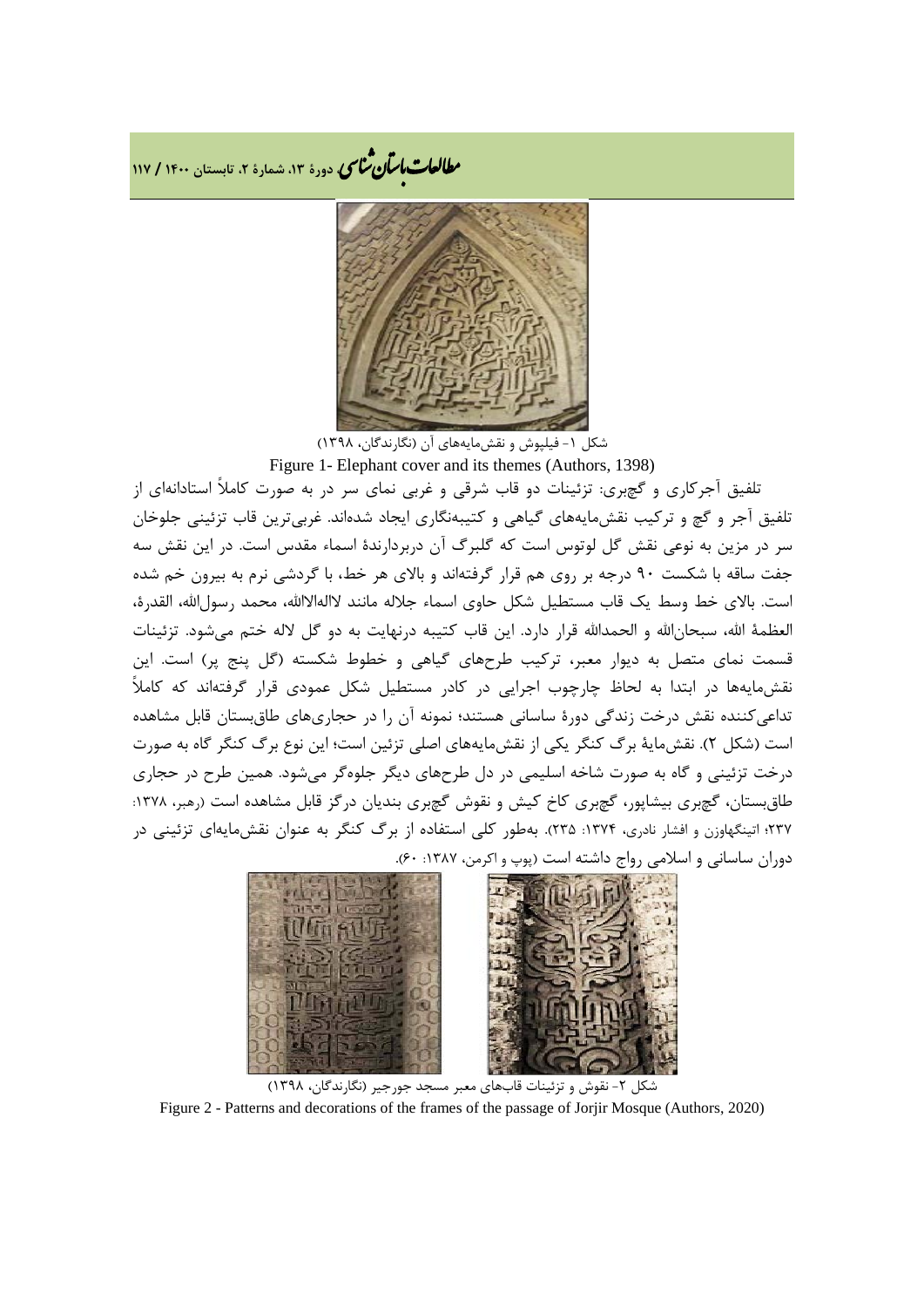۱۱۸/ تأثیر نقوش تزیینی دورهٔ ساسانی بر تزیینات نگارهای گیاهی–اسلیمی مساجد شاخص دورهٔ آلبویه: مورد مطالعاتی نگارههای مسجد جورجیر، مسجد ..

در قسمت پائین شرقیترین قاب تزئینی سر در نقشمایهاي وجود دارد که در ابتدا شبیه دو پرنده پشت به هم است. با کمی دقت نقش لوتوس یا گل انار را میتوان مشاهده کرد (شکل 3). در گچبري کاخ کیش، گل انار به شکل واقعی نشان داده شده است (سرفراز، جوادي و علیان، :1391 49).



شکل ۳- تصویر سمت چپ: بخشی از گچبری سر در مسجد جورجیر (علیان و دینلی، ۱۳۹۰)؛ تصویر سمت راست: گچبری با نقش انار به دست آمده از کاخ کیش (پوپ و اکرمن، :1387 771)

Figure 3- Left image: part of the head plaster in Jorjir Mosque (Alian and Dinli, 2011); Image on the right: bedding with pomegranate pattern obtained from Kish Palace (Pope and Ackerman, 2008: 771) در سر در مسجد جورجیر انواع گل لوتوس رایج در دوره ساسانی به کار رفته است (شکل 4). به طور کلی میتوان گفت گل لوتوس در دورة ساسانی روندي تکاملی داشته که به مرور زمان بر پیچیدگیها و تنوع آن افزوده شده است، گاهی بسیار ساده و خلاصهشده و در برخی نمونهها، پرپیچوتاب است.



شکل ۴- انواع گل لوتوس در سر در جورجیر (پوپ و اکرمن، ۱۳۸۷: ۸۸۱)

Figure 4 - Types of lotus flowers on the head in George (Pope and Ackerman, 2008: 881) **مسجد جامع نائین:** از قدیمیترین مساجد ایران به شمار میآید، بر اساس کتاب مراة البلدان بناي اولیه این مسجد منسوب به عمر بن عبدالعزیز خلیفه هشتم امویان است (اعتمادالسلطنه، :1367 97). فلاري (1378) در کتاب «مسجد جامع نائین»، این مسجد را از آثار نیمۀ دوم قرن سوم هجري میداند. او تزئینات مسجد را با تزئینات چند بناي دورة عباسیان مقایسه کرده و وجود این تزئینات را نشاندهندة مرحلۀ پیشرفت در تاریخ هنر دانسته است. مسجد جامع نائین از معدود مساجد اولیه شبستانی است که کمتر دستخوش تغییر و تحول شده و صورت اولیه خود را تا به امروز حفظ کرده است. این مسجد شامل صحن، شبستان در سه جبهه و رواقی در جبهۀ مقابل قبله است. مسجد داراي شش ورودي بوده که در حال حاضر ورودي اصلی آن در جبهه جنوبشرقی واقع شده است و سر در آن احتمالاً متعلق به دورة صفویه است. در کنار این ورودي تک منار مسجد قرار گرفته که ارتفاع آن 28 متر و به صورت هشتضلعی ساخته شده است. این مناره از آثار قرن چهارم هجري قمري است. پوپ (1382) ساختمان مسجد را متعلق به سال 350 ه.ق و گدار (1377) آن را منسوب به دیلمیان میداند.

**آرایههاي گیاهی مسجد جامع نائین:** با بررسی گچبريهاي این مسجد بر روي ستونها، شاهد نقوش برگ مو درهم بافتهشده هستیم. این نقش بیانگر نخستین امید باروري و فراوانی است که براي ایرانیان شاديبخش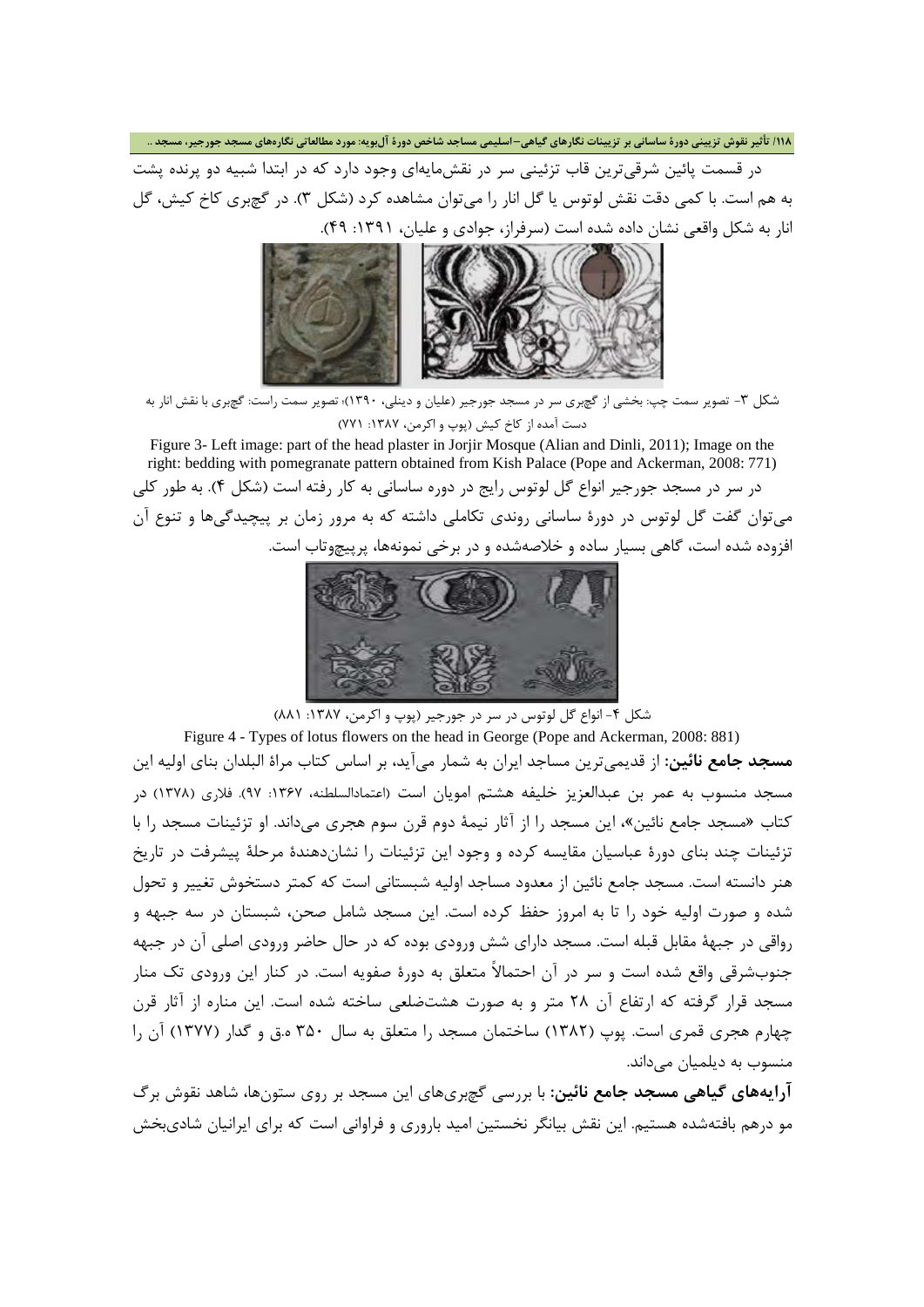## **، دورة ،13 شمارة ،2 تابستان <sup>1400</sup> / <sup>119</sup>** �نا� �طا ی �عات با�تان

بوده است (کوه نور، :1383 222). در بالاي محراب نیز تزئینات برگ مو و نقوش انگور به چشم میخورد (شکل 5). گچبريهاي زیر طاق شامل گلهاي 12 پر و نقشهاي برگ کنگر و پالمت است (فلاري، :1378 -22 23)(شکل 5 و 6).





شکل ۶- تزئینات زیر طاق مسجد جامع نائین (نگارندگان،۱۳۹۸) Figure 6- Decorations under the arch of Nain Mosque (Authors, 2020)

شکل 5 -نقش برگ مو و انگور مسجد جامع نائین (نگارندگان، 1398) Figure 5 - The role of hair and grape leaves of Nain Mosque (Authors, 2020)

در حاشیه مثلثی فضاي بین دو طاق، ساقههاي پیچدار منتهی به گل و در حاشیه پائینی آن، تکرار تک برگهاي شبه کنگري در یک ردیف مشاهده میشود. نقوش گیاهی در گچبريهاي مناره به گونهاي متفاوت با سایر نقوش ظاهر میشوند بدین گونه نقوش گیاهی در انتهاي ساقۀ آن شبیه سر اسلیمی خرطومی ابتدایی است (شکل 7).



شکل ۷- نقش اسلیمی سر خرطومی در منارهٔ مسجد جامع نائین (نگارندگان، ۱۳۹۸)

Figure 7- The Islamic role of the horn head in the minaret of the Nain Grand Mosque (Authors, 2020) **مسجد جامع زواره:** شهر زواره در 15 کیلومتري شمال شهرستان اردستان، 132 کیلومتري شمالشرقی اصفهان و در بستر حاشیهاي کویر واقع شده است (پاپلی یزدي، :1382 293). در این شهر مجموعهاي از بناهاي مذهبی شامل مسجد، حسینیه و امامزاده قابل مشاهده است. از قدیمیترین آثار مذهبی این شهر میتوان به مسجد پامنار (مسجد بنکویه) و مسجد جامع زواره اشاره کرد. مسجد زواره در مرکز شهر، بین بازار و بازارچه قرار گرفته است و نماي خارجی آن را جداري از آجر تشکیل میدهد. این مسجد داراي دو در ورودي روبه - روي هم در ضلع شرقی و غربی است. مسجد جامع زواره در اصل آتشکدهاي از دوره ساسانی بوده و با ظهور اسلام به مسجد تبدیل شده است (شریفی، ۱۳۶۸: ۲۷۶). در مورد تاریخ ساخت مسجد نقلقولهای مختلفی بیانشده که در یکی از این نقلقولها، محمدابراهیم زوارهاي در قرن اول و یا دوم ه.ق بانی مسجد معرفی شده است (پیرنیا، ۱۳۸۵: ۲۷۳)؛ اما برخی دیگر معتقدند مسجد جامع زواره را مجیر الدوله از خاندان آلبویه یا عمر بن عبدالعزیز از خاندان آل ابی دلف در قرن سوم ه.ق بنا کرده است (شریفی، :1368 269). محیط طباطبایی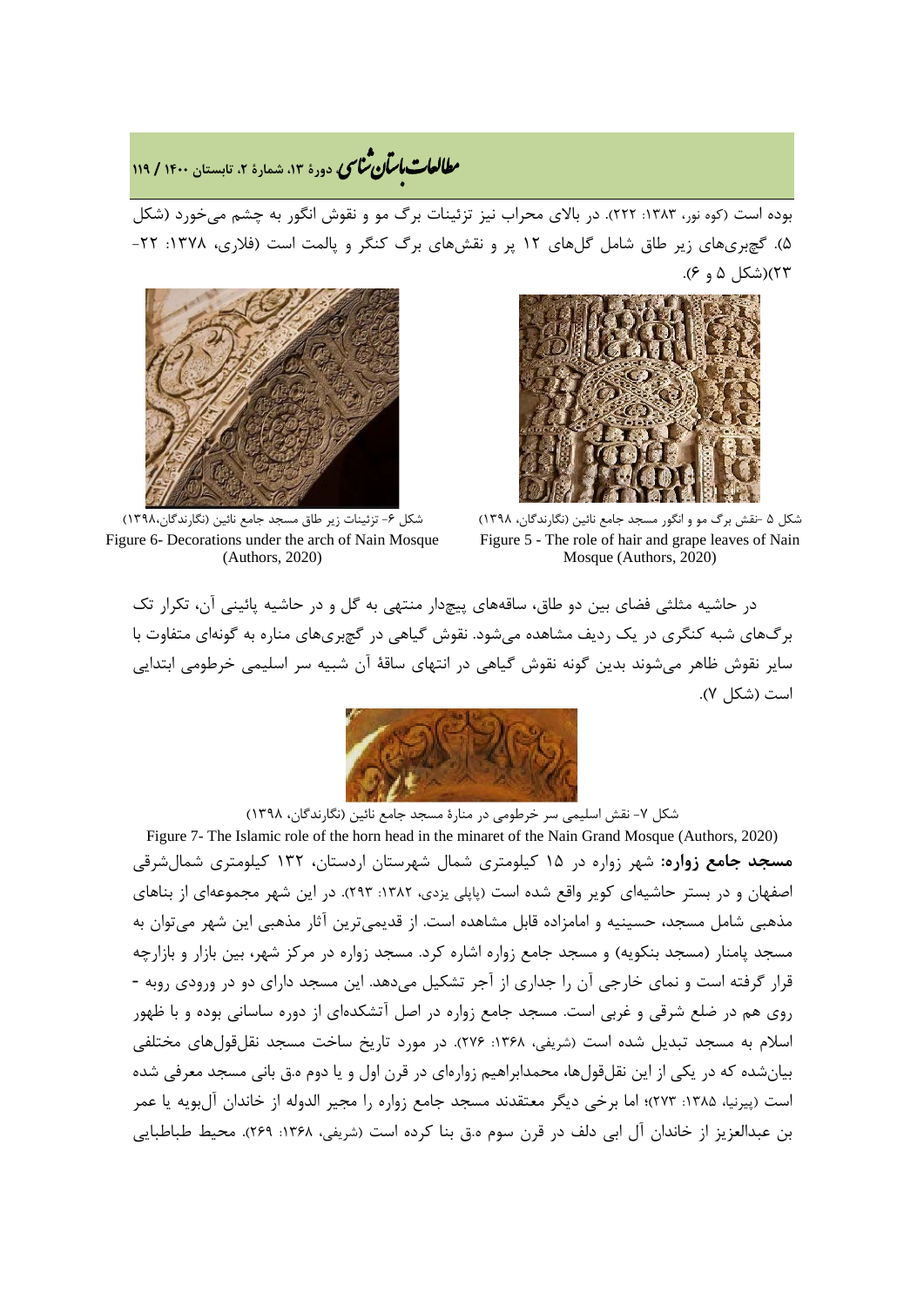۱۲۰/ تأثیر نقوش تزیینی دورهٔ ساسانی بر تزیینات نگارهای گیاهی–اسلیمی مساجد شاخص دورهٔ آلبویه: مورد مطالعاتی نگارههای مسجد جورجیر، مسجد .. معتقد است بانی مسجد جامع، علی بن احمد، رئیس زواره بوده است (عظیمی، :1371 154). مساحت این مسجد 1350 مترمربع است که در گنبد خانۀ آن محرابی بسیار زیبا وجود دارد که با گچبريهاي هنرمندانه و آیات قرآنی استادان سلجوقی تزئین شده است (شکل 8) (عظیمی، :1371 154).



شکل ۸: محراب مسجد جامع زواره (نگارندگان، ۱۳۹۸) Figure 8: Altar of Zavareh Mosque (Writers, 2020)

ابعاد این محراب به طور تقریبی 30/7× 20/4 متر است که به صورت مستطیل قائمالزاویهاي متشکل از دو حاشیه و دو قوس تیزه دار بر روي هم است. هر کدام از این قوسها بر پیلکهایی قرار گرفتهاند. سطوح محراب داراي تزئینات گچبري برجسته مشتمل بر کتیبههاي به خط کوفی، نسخ و نقوش گیاهی و اسلیمی است. اسلیمیهاي درون محراب به صورت پشت به پشت کار شدهاند و آژدهاري ها بخش میانی برگهاي اسلیمی را پوشانده و فضاي منفیبافی را منفعل ساخته است (صالحی کاخکی و عزیزپور، 1391) (شکل 9).



شکل -9 عکس و طرح نقوش اسلیمی محراب مسجد جامع زواره (نگارندگان، 1398) Figure 9 - Photo and design of Islamic designs of the altar of the Zavareh Grand Mosque (Writers, 2020) در نوار حاشیه محراب انواع نقوش هندسی و اسلیمی گچبري شده است. این نوارها در اطراف گچبريها، نمودي قاب گونه به تزئینات داخل مسجد بخشیده است. همچنین از نقوش اسلیمی در حاشیهها، قاببنديها و تقسیمات زمینه استفاده شده است (شریفی، :1368 275) (شکل 10).



شکل :10 نقوش گچبري حاشیه محراب مسجد جامع زواره (نگارندگان، 1398) Figure 10: Plaster motifs around the altar of Zavareh Mosque (Authors, 2020) پیشانی محراب با نوار پهنی از اسلیمیها و آژدهکاريهاي زیبا آراسته شده است که این زیبایی با کلمات «الملک» و «الله» دو چندان شده است. چنانچه مشاهده میشود «الملک» یک بار و «االله» چهار بار در بین اسلیمیها تکرار شده است (شکل 11). نقوش گیاهی همچنین در زمینۀ کتیبۀ ساقۀ گنبد مشاهده میشود.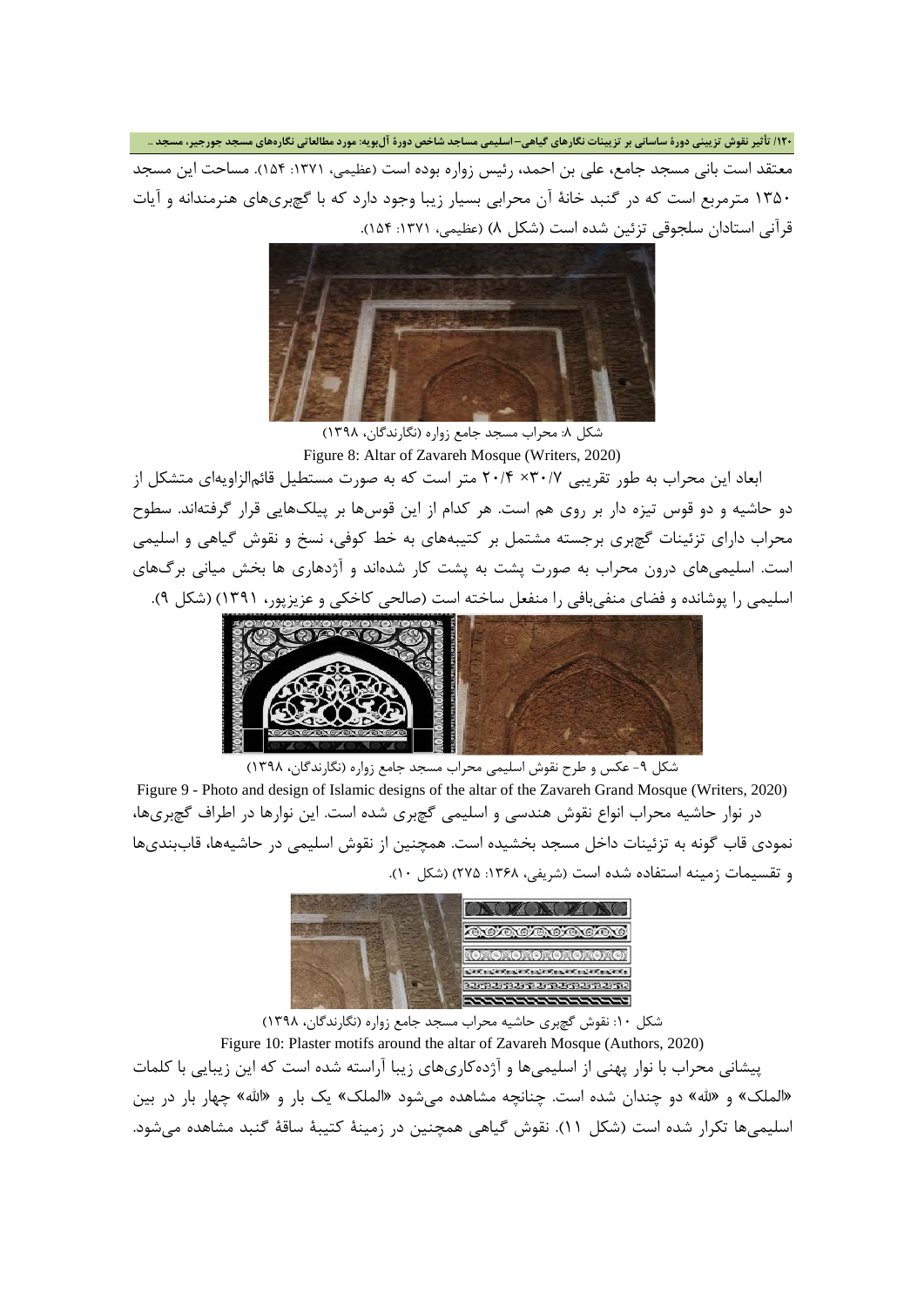**، دورة ،13 شمارة ،2 تابستان <sup>1400</sup> / <sup>121</sup>** �نا� �طا ی �عات با�تان

بدین گونه اسلیمیها با برگهاي درشت فضاي درون را در برگرفتهاند (صالحی کاخکی و عزیز پور، :1391 11) (شکل 12).



شکل :12 نقوش گیاهی ساقه گنبد مسجد جامع زواره

Figure 12: Plant motifs of the dome stem of the Zavareh Grand Mosque

با بررسی نقوش گیاهی مسجد جامع زواره میتوان گفت در این مسجد شاهد شکلگیري خصوصیات متفاوتی از سبک تزئینی غالب در قرن چهارم ه.ق هستیم که شامل اسلیمیهاي درشت همراه با نقوش هندسی مرسوم به آژده کاري است که گاه به تنهایی و مستقل از کتیبهها و گاه همراه با کتیبه در تزئین بناها نقشآفرینی میکنند. بدین وسیله در نقوش محراب مسجد جامع زواره شاهد سبک جدیدي از اسلیمیها هستیم که با نگارههاي قبل از خود متفاوتاند (صالحی کاخکی و عزیزپور، :1391 11). از این زمان به بعد شاهد نقوش گیاهی استیلیزه و انتزاعی در تزئینات معماري هستیم.

## **.5 بحث و تحلیل**

هنر در هر دورهاي تجلی اندیشهها، باورها، آداب و سنن یک قوم و ملیت است که از جهانبینی آن قوم نشات میگیرد؛ بنابراین با بررسی آثار هنري هر ملت در هر برهه از تاریخ میتوان اطلاعات ارزشمندي در خصوص فرهنگ؛ ریشههاي ترقی و یا افول آن به دست آورد (زابلی نژاد، :1387 157). همانطور که در چارچوب نظري اشاره شد محور جانشینی از مجموعه عناصري شکل میگیرد که میتوانند جایگزین عناصر یک پیام شوند و پیام همچنان با معنا باقی بماند (بهار، :1376 37). سیر دلالتی که منجر به جانشینی عناصر میگردد اساساً بر پایه دو پدیده تبیین میشود و در این روند دالها با اصل و آغازي دور و جدا از هم به هم نزدیک میشوند (هاوکس، :1377 11)، فرا گردي که در آن جنبههایی از یک شیء به شیء دیگر فرا برده یا منتقل میشود، به نحوي که از شيء دوم به گونهاي سخن گفته مي شود که گويي شيء اول است (Brummer,1993:4-10). بنا بر مطالعات نشانهشناسی در نمونههاي یادشده میتوان بیان کرد، عناصر تزئینی مسجد نائین و جورجیر به شکل کاسبرگ، تاك، انگور، لوتوس گلدار، نیلوفر، زرت و اسلیمی خرطومی مشاهده شدهاند که طرح سادهاي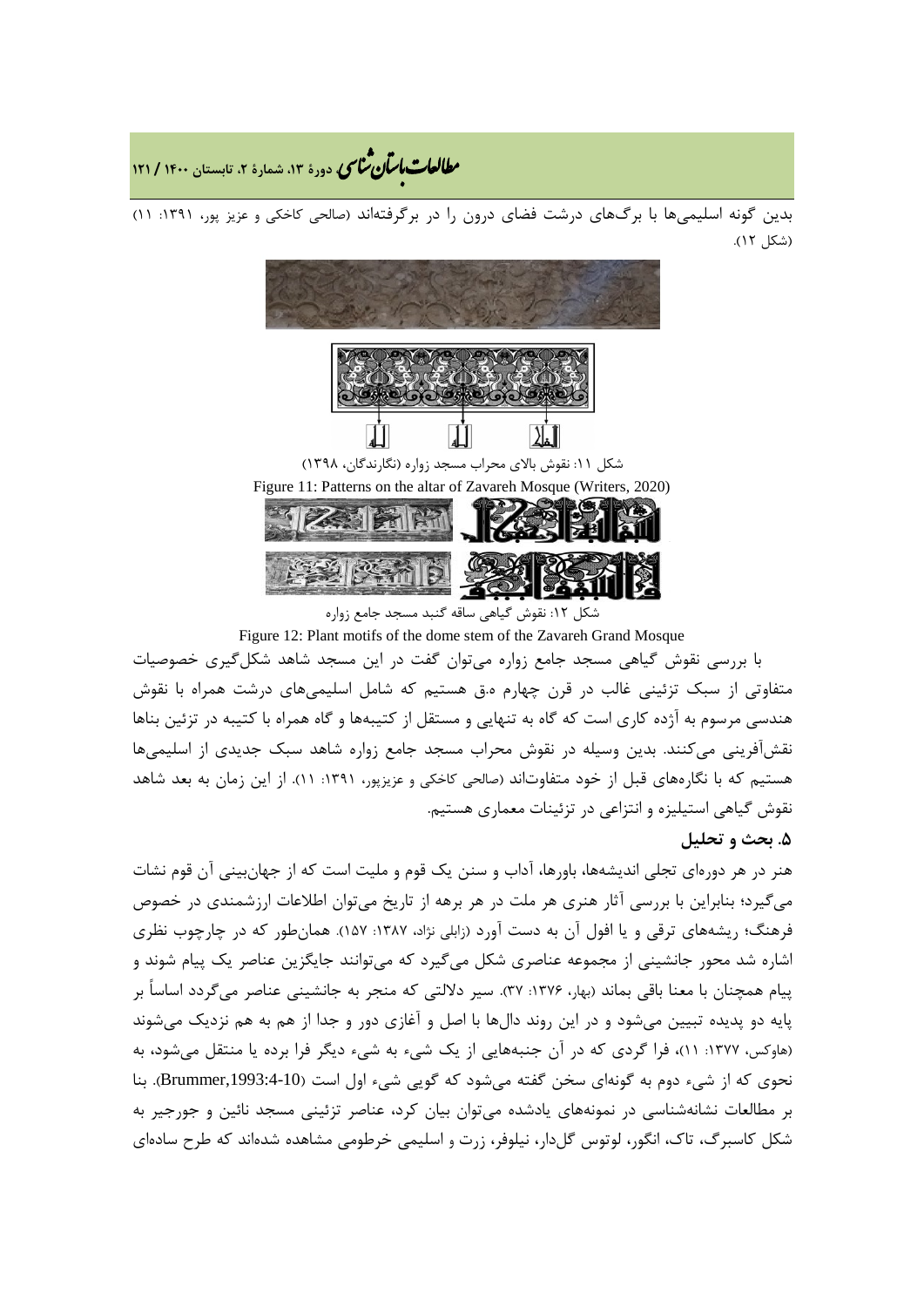دارند و بیشتر مانند نقوش قبل از اسلام به سبک واقعگرا، گاه به صورت ترکیبی همراه با نقوش هندسی در تزئینات بنا به کار رفتهاند؛ بنابراین میتوان بیان کرد دوران طلایی نگارهاي گیاهی در هنر گچبري ساسانی تا دوران آلبویه، مستمر بوده و با قدرت پیش رفته است؛ بنابراین ادامه و استمرار آن در ایجاد و گسترش عناصر تجسمی هنرهاي ایرانی اسلامی که در ادامه بررسی خواهد شد، نقش بسزایی داشته است. از اینرو، توجه به پیشینۀ تاریخی و فرهنگی دوره ساسانی و بهرهگیري از این نمادها و عناصر، در دستاوردهاي هنري عهد آلبویه به وضوح نمایان و بارز است.

حکومت آلبویه که خود را به امپراتوري ساسانیان نسبت میداد، پس از توجه به اصول اعتقادي دین اسلام، پیوند با ایران باستان را مهمترین رکن حکومتی خود میدانست. در وراي این اعتقاد، نیت حقیقی آنها، یعنی همان احیای سنتها و روحیه ملیگرایانه در زیر لوای دین اسلام قرار داشت (گروسه، ۱۳۶۸: ۲۶۴). در هنر ایران، نقوش گیاهی از دیرباز مورد احترام و توجه بوده و همواره در محیط زندگی انسان، جایگاه خاصی داشته است. از آنجا که برخی آیینها و رسوم در طبیعت برگزار میشده است، هنرمند ایرانی هم به نقشآفرینی این عناصر گیاهی نمادین پرداخته و در روند شکلگیري این نمادها، بنا به ضرورت، دست به دخل و تصرف در شکل طبیعی آنها میزده است. اشکال مختلف گلوبوتهها، شاخ و برگهاي گیاهی و نقش درخت در تزیین معماري بناهاي دوره ساسانی و آلبویه به کار رفته است. نقوش گیاهی، در استمرار هنر ساسانی، در دورههاي بعد اسلام، از نقوش متد اولی است که مکرراً به عنوان آرایه تزیینی استفاده شده است. بر اساس نمونههاي موجود و ذکرشده در این پژوهش میتوان چنین اظهار کرد که در مجموع، نگارههاي گیاهی آلبویه در مقایسه با دوره ساسانی نقوش تزیینی و جزئیات بیشتري داشتند و فضاي کمتري در سطح تزیین بنا دیده میشود. موضوع مهم در تزیین بناهاي شاخص آلبویه کاربست خط و خوشنویسی است که میتواند دلالت بر تأثیر مذهب اسلام بر آن باشد؛ از این رو، هنرمندان این عصر با افزودن کتیبههاي کوفی و ترکیببندي نقوش با نوشتار و استفاده توأمان به عنوان عناصر تزیینی ابتکاري، هماهنگی موزون بین نقش و نوشتار ایجاد کردهاند. تنها تفاوت اصلی در فرم و طرح نقوش گیاهی آلبویه با دورة ساسانی این است که نقوش گیاهی دورة اسلامی نسبت به نمونههاي ساسانی کمی پیچیدهتر شده و حالت انتزاعی به خود گرفته است. طرحهاي پیچکی اواخر قرن چهارم ه.ق از نظر ترسیم و طراحی موزونتر و منسجمتر از دورههاي قبل میشوند و نقوش بیشتر استیلیزه شده هستند. به عبارتی طرحهاي پیچکی با نیم برگهاي نخل و ساقه درخت تاك به اشکال متنوعی تکامل مییابند و به مرور زمان به شکل کلاسیک خود که همان برگهاي قراردادي اسلیمی است، میرسند. بدین گونه نقوش اسلیمی رایج در هنر اسلامی جایگزین نقوش گیاهی ایران باستان میشوند. با توجه به مطالعات نشانهشناسی میتوان بیان کرد**،** سنتهاي هنري، فرهنگی و باورهاي ایران قبل از اسلام در خلق و پردازش آثار هنري دورة اسلامی نقش بسزایی داشته است به عبارتی دیگر، محتوا و مضامین اساطیر کهن ایرانی در سایه جهانبینی نوین در قالب و شکلی نو به حیات خود ادامه می دهد.

**.6 نتیجه**

انسان همواره از نقوش و تصاویر براي بیان مقصود و یا برداشت خود از عالم استفاده کرده است. در این میان هر فرهنگ و تمدن به علل گوناگون نقوشی خاص و منحصر به فرد را براي بیان مقاصد خود به کار گرفتهاند.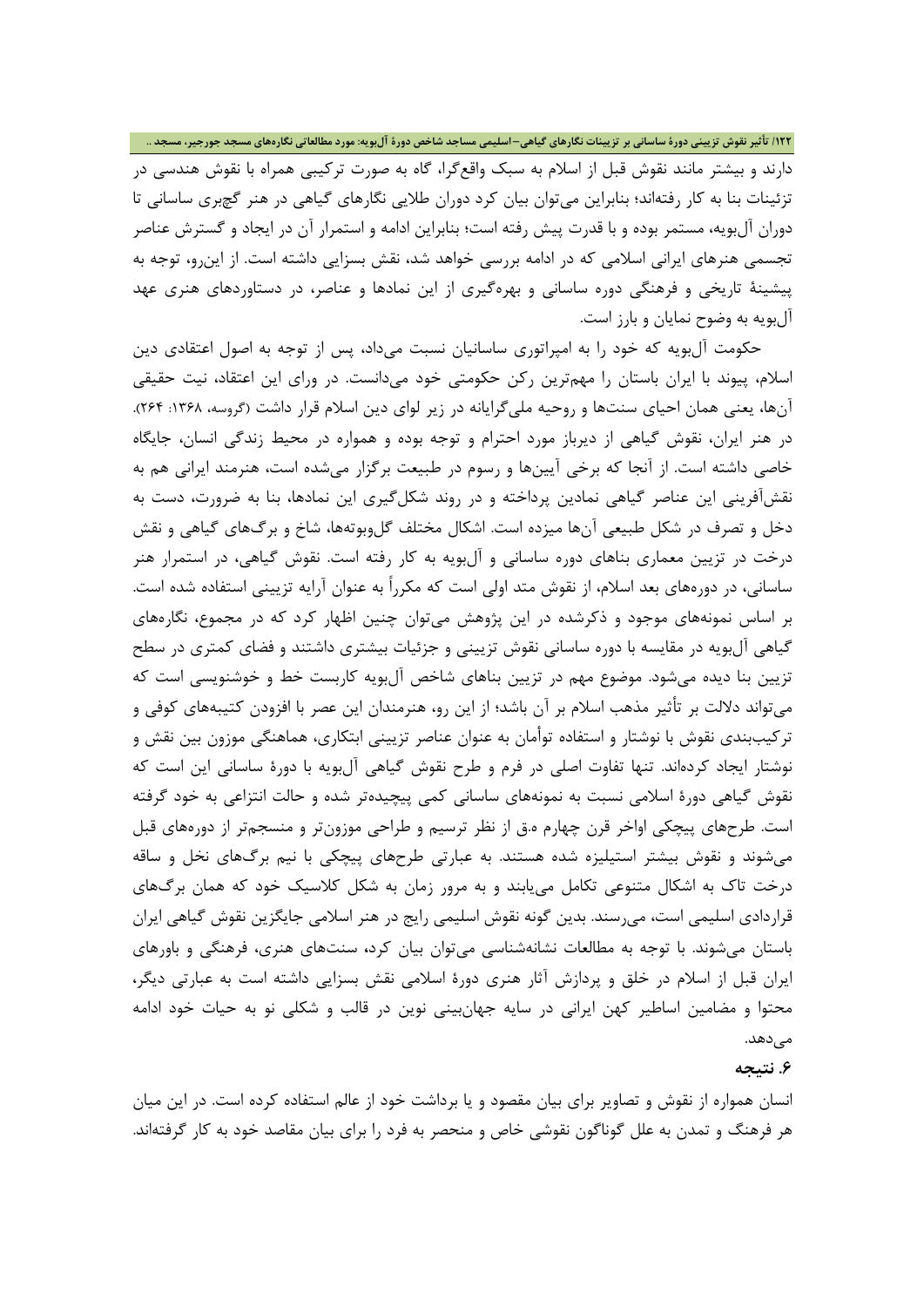# **، دورة ،13 شمارة ،2 تابستان <sup>1400</sup> / <sup>123</sup>** �نا� �طا ی �عات با�تان

این تصاویر عاملی مهم در شناخت روحیات، دین، فرهنگ و عادات اقوام مختلف در طول تاریخ به شمار میآید. بررسیهاي فوق نشان میدهد برگها و طرح پیچکی در دوره ساسانی که به روشنی در گچبريهاي کاخ تیسفون، چال ترخان ري و طاقبستان مشاهده میشوند در گچبريهاي مساجد آلبویه تداوم مییابند. آرایههایی که بارها در تزئینات دوره ساسانی مورد استفاده قرار گرفته، آرایه برگ مو و خوشۀ انگور است که در گچبريهاي مساجد سدة چهارم ه.ق نیز مشاهده میشوند، این نقش براي تزئین فضاهاي خالی داخل کادربنديهاي هندسی استفاده میشد؛ که به دلیل تأثیر نگرش جدید، از قید واقعگرایی دورة ساسانی رها و با شیوهاي کاملاً استادانه طراحیشدهاند و ایجاد تحول و تنوع در ساختار آنها سرلوحۀ کار هنرمند بوده و موجب اعمال دگرگونی فوقالعاده در طراحی نقوش شده است. مجموعه نقش برگ مو و خوشۀ انگور در درون پیچکهاي دایرهاي شکل بر سطح ستونها و محراب حضور گستردهاي در تزئینات مساجد دارند که مهمترین معناي نمادین آنها نقش امید، باروري و فراوانی است. برگهاي کنگر، ارائه تزئینی مشترك دیگر در هنر ساسانی و هنر اوایل اسلام است که به صورت نیمهباز حلزونی در تزئینات مساجد به عنوان حاشیهبندي براي سایر نقوش استفاده شده است. برگ کنگر بر روي طاقدیسهاي مسجد جامع نائین و مسجد زواره در ترکیب با نقش اسلیمی ماري به کار رفته است. گلهاي زرت پهنبرگ، به صورت مستقل در داخل دایرههاي کوچک، گلهاي دوازده پر براي پوشاندن فضاي داخل این دایرههاي کوچک در گچبري مساجد استفاده شده و نقوش گیاهی ریز نقش بیشتر براي پوشش فضاهاي کوچک فرعی به کار رفتهاند. بیشک هنر ساسانی به خصوص در صدر اسلام تأثیر بسزایی در شکلگیري هنر اسلامی داشته است ولی آنچه نقوش اسلیمی هنر اسلامی را از نقوش گیاهی قبل از اسلام جدا میسازد، طبیعت گریزي و واقعیت گریزي در هنر اسلامی است که براي رسیدن به معنا تلاش میکنند. بدین ترتیب در هنر اسلامی نقوش، جایگاه ویژهاي مییابند نقشها براي تجلی روح الهی به صورت نمادین و رمز گونه جلوه میکنند و به صورت انتزاعی براي برملا کردن طبیعت درونی اشیا که همان تسبیحات و ذکر خداوند است به ظهور میرسند. در هنر ساسانی طرحهاي گیاهی تا آنجا ساده میشدند که عین تزئین، نمایانگر منبع الهام و مفهوم مستقل و نمادین خود باشند، اما در هنر اسلامی سدة چهارم این نقوش دیگر مفهوم مستقل و نمادین خود را ندارند و آنچه آنها را در نظام هنري اسلامی جذب میکرد صورت تزئینیشان بود که در مفهوم کلی نمایانگر وحدت بودند؛ که در اواخر سده چهارم ه.ق، این نقوش به شکل طرحهاي اسلیمی مشاهده میشوند. در انتها میتوان گفت نقوش گیاهی دورة ساسانی به دلیل داشتن مضامین مقدس و اشتراکات فرهنگی و هنري به دورة اسلامی انتقال مییابند و با بر سرکار آمدن امیران آلبویه بستر مناسبی براي ظهور اندیشههاي خلاق و آفریننده فراهم میشود. در این دوره، از عناصر هنر ایرانی براي بیان جهانبینی اسلامی استفاده میشود و بدین گونه هنر ایرانی – اسلامی در این زمان شکل میگیرد. در این دوره هنرمندان توانستند با تعدیل و بازسازي نقوش باستانی آنها را مطابق با جهانبینی اسلام ارائه دهند و سبک هنري جدیدي در تاریخ هنر اسلامی به وجود آورند که همان سبک تجریدي- انتزاعی است. مطالعات نشانهشناسی بر روي نگارهها آشکار میسازد این نقوش تجریدي- انتزاعی همان نقوش اسلیمی هستند که جانشین گیاهی هنر قبل از اسلام شدهاند، ولی ایدئولوژي اسلامی در معنا و مفاهیم آنها تغییر ایجاد کرده است. بر این اساس تا مدتها پس از روي کار آمدن اسلام در ایران، شیوههاي تزیین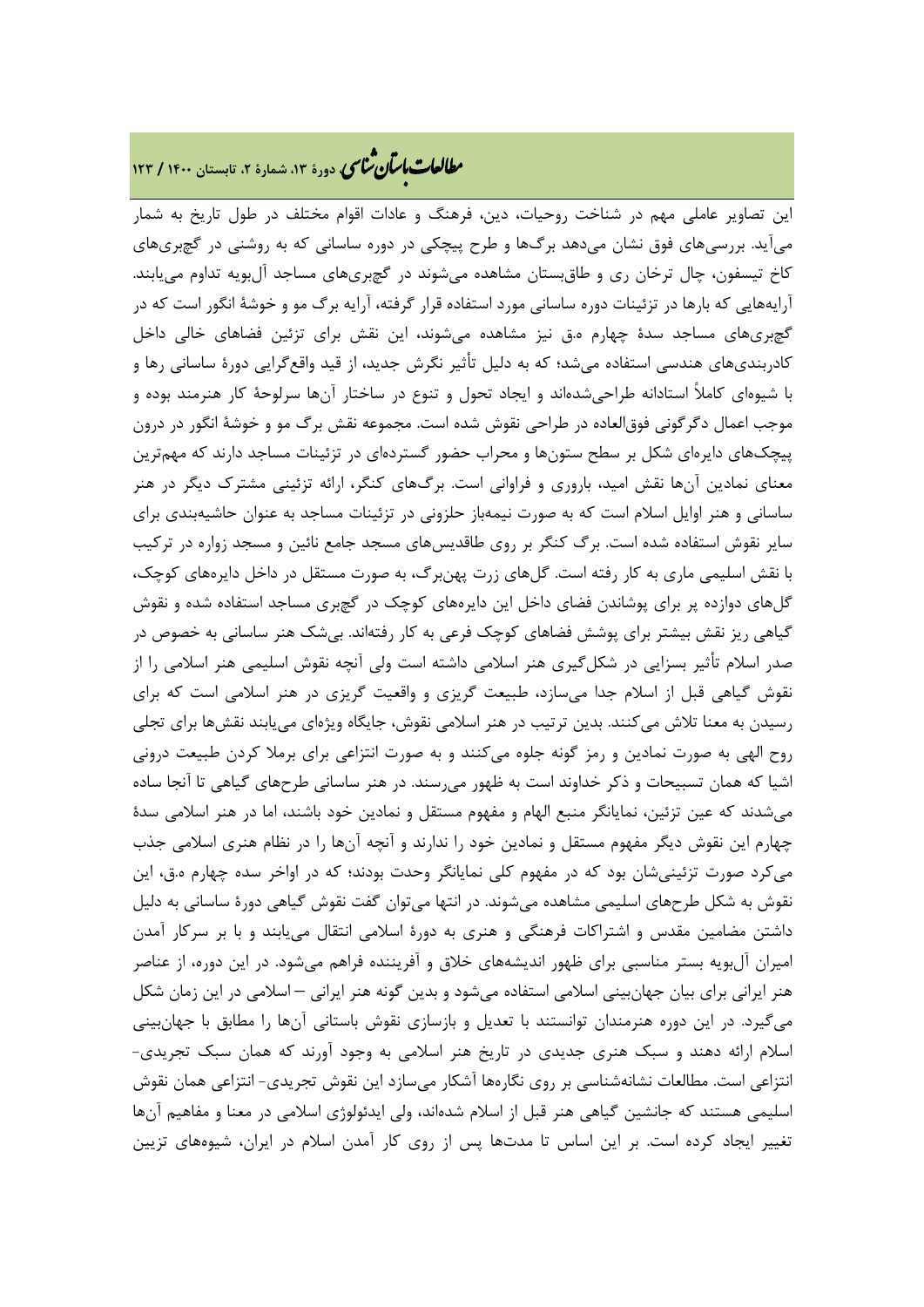معماري بناها، ادامۀ همان شیوة تزیین ساسانی بود؛ البته با کمی تغییرات جزئی که آن هم متأثر از فرهنگ و دین اسلام بود. نقوش تزیینات دوره ساسانی، در مقایسه با دوره آلبویه با مشخصۀ گرایش انتزاع و اشکال هندسی در بازنمایی، ترکیببندي متقارن همراه با قاب تزیینی و مضمون اسطورهاي و نمادین بوده و در بعضی جاها داراي فضاهاي منفی است؛ ولی نقوش تزیینات بناهاي آلبویه کمتر گرایش به انتزاع داشته و بر پویایی نقوش تأکید شده است. مفاهیم نمادین در تزیین بناهاي هر دو دوره نشاندهندة تأثیرپذیري هنرمندان آلبویه از هنر ساسانی است. البته با اغراق کمتر و نگاهی واقع بینانه تر که این نیز میتواند به دلیل تعالیم دین اسلام در آن زمان باشد. در مجموع و با بررسی نقوش و نمادهاي ذکرشده در این نوشتار میتوان به این نتیجه اذعان داشت که ابداع و استفاده از عناصر نمادین در دورههاي مختلف در تزیین بناهاي ایرانی، از گذشته تاکنون صورت مستقلی نداشته است و روند تکاملی خود را در صورت و محتوا حفظ کرده است.

## **منابع**

آدامز، لوري (1388)، روششناسی هنر، ترجمۀ علی معصومی، تهران، نظر. اتینگاوزن، ریچارد و گرابر، الگ (1378)، هنر و معماري اسلامی، چاپ دوم، ترجمۀ یعقوب آزند، تهران، انتشارات سمت. اتینگهاوزن، ریچارد، افشار نادري، شهلا (1374)، «سردر مسجد جورجیر اصفهان، اولین کنگره معماري و شهرسازي ایران»، ارگ بم، جلد ۵، تهران سازمان میراث فرهنگی کشور. احمدي، بابک (1386)، از نشانههاي تصویري تا متن، تهران، مرکز. احمدي، حسن، شکفته، عاطفه (١٣٩١)، «تزئينات گچبري در معماري قرون اوليه اسلامي ايران (قرن اول تا پنجم هق)»، *فصلنامه* ادبیات و هنر دینی، (۴): ۱۲۵–۱۵۰. اعتمادالسلطنه، محمدحسن (1367)، مراة البلدان، تصحیحات و حواشی عبدالحسین نوایی و میرهاشم محدث، تهران، دانشگاه تهران. انصاري، جمال (۱۳۶۶)، «گچبري دوران ساساني و تأثير آن در هنرهاي اسلامي»، فصلنامه هنر، (١٣): ٣٨-٣٣. ایمان پور محمدتقی (1388)، «تخت رستم و مقبره کمبوجیه، آیا بناي ناتمام تخت رستم در پارس میتواند مقبرة کمبوجیه دوم باشد؟»، فصلنامۀ پژوهشهاي علوم تاریخی، دورة ،6 شمارة ،190 صص .16-1 ایمان پور، محمدتقی، یحیایی، علی، جهان، زهرا (1395)، «بازیابی فرهنگ ایران باستان در دوره آلبویه: مشروعیت سیاسی حکومت»، مجلۀ پژوهشهاي تاریخی ایران و اسلام، شمارة ،19 صص .50-21 برومند، سعید (۱۳۸۱)، *تخت جمشید: پرستشگاه خورشید*، کرمان: عماد کرمانی و میراث فرهنگی کشور. بلر، شیلا، بلوم، جاناتان (1392)، هنر و معماري اسلامی، ترجمۀ اردشیر اشراقی، تهران، سروش. بورکهات، تیتوس (1387)، مبانی هنر اسلامی، ترجمۀ امیر نصري، تهران، ناشر حقیقت. بهار، مهرداد (1376)، از اسطوره تا تاریخ، ویراستار ابوالقاسم اسماعیلپور، تهران، چشمه. بهمنی، پردیس (۱۳۸۹)، *«سیر تحول و تطور نقش و نماد در هنرهای سنتی ایران»*، تهران، دانشکده هنر و رسانه دانشگاه پیام نور. پاپلی یزدي، حسین (۱۳۸۲)، *فرهنگ آباديها و مکان هاي مذهبي کشو*ر، مشهد، آستان قدس.

- پوپ، آرتور (1382)، معماري ایران، ترجمۀ غلامحسین صدري افشار، تهران، نشر اختران.
- پوپ، آرتور، اکرمن، فیلیپس (1387)، سیري در هنر ایران (از دوران پیش از تاریخ تا امروز)، ترجمۀ نجف دریابندري، تهران، علمی و فرهنگی.
- پور خالقی چترودي، مهدخت (1380)، «درخت زندگی و ارزش فرهنگی و نمادین آن در باورها»، مجلۀ مطالعات ایرانی، شمارة ،1 صص ٨٩-۱۲۶.
	- پیرنیا، محمدکریم (1385)، معماري ایرانی، تهران، نشر سروش دانش.
- چهري، محمد اقبال (1386)، «پژوهشی در گچبريهاي ساسانی»، رساله کارشناسی ارشد باستانشناسی، دانشگاه سیستان و بلوچستان.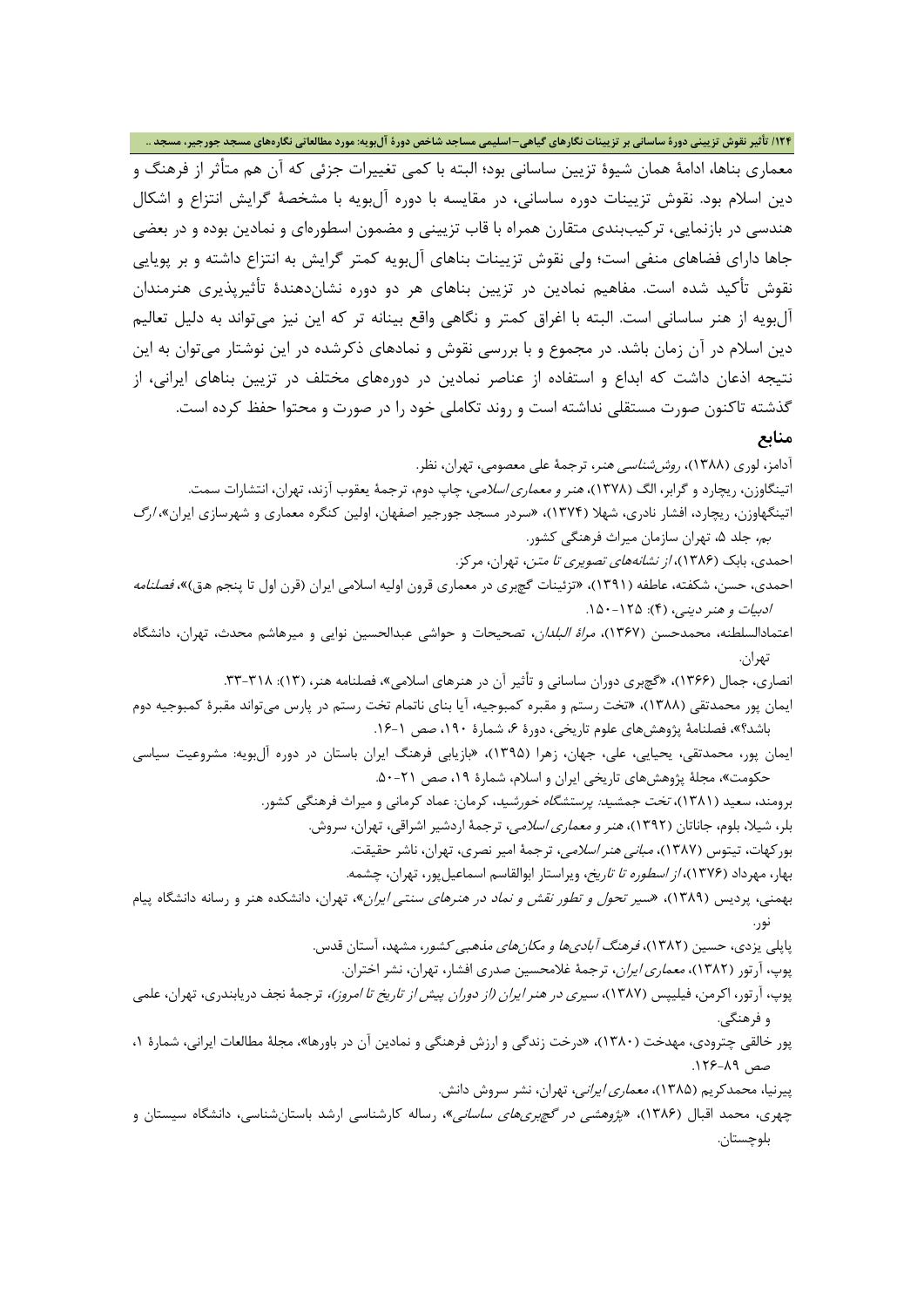خالدیان، ستار (1387)، «تأثیر هنر ساسانی بر سفال دورة اسلامی»، باستانپژوهی، (16)، صص .30-19 خزائی، محمد (1382)، «نمادگرایی در هنر اسلامی، هنر اسلامی»، مجموعۀ مقالات اولین همایش هنر اسلامی، موسسه مطالعات هنر اسلامی، تهران. رایس، تالبوت (1386)، میراث ایرانیان، ترجمۀ احمد بیرشک، تهران، انتشارات علمی فرهنگی. رضوي، ابوالفضل (1380)، «رنسانس فرهنگی و انسانگرایی اسلامی در عهد آلبویه»، کتاب ماه تاریخ و جغرافیا، شمارة ،50 صص  $\Delta f - f \Lambda$ رهبر، مهدي (1378)، «معرفی آدریان (نیایشگاه) مکشوفه دورة ساسانی در بندیان درگز و بررسی مشکلات معماري این بنا»، ج ،2 دومین کنگرة تاریخ معماري و شهرسازي ایران، ارگ بم، تهران، سازمان میراث فرهنگی کشور. زابلی نژاد، هدي (1387)، «بررسی نقوش اصیل قاجاري»، تهران، نشریه فصلنامه هنر، شمارة ،78 صص 169-140 زمانی، عباس (1355)، تأثیر هنر ساسانی در هنر اسلامی، تهران: اداره کل نگارش وزارت فرهنگ و هنر. سرفراز، علیاکبر، جوادي، شهره، علیان، علمدار (1391)، «نقوش سردر جورجیر و تأثیرپذیري آن از هنر ساسانی»، مجلۀ علمی پژوهشی *باغ نظر*، سال ۹، شمارهٔ ۲۲. شریفی، جهانگیر (۱۳۶۸)، *زواره، شهرهای ایران*، ج ۳، تهران، جهاد دانشگاهی. شمس، امیر (۱۳۷۹)، «نگاهی به نشانها و نمادها در ایران باستان»، *مجلۀ هنرهای تجسمی،* شمارۀ ۸، صص ۱۹۴-۲۰۹. صالحی کاخکی، احمد، عزیزپور، شادابه (۱۳۹۱)، «تأملی در کتیبهها و نقوش مسجد جامع زواره*»، نامۀ باستانشناسی*، شمارهٔ ۲، دورة دوم. ضمیران، محمد (1384)، گذر از جهان اسطوره به فلسفه، تهران، هرمس. طبائیان، سیده مرضیه، حبیب، فرخ (1388)، «معماري و نظم گیاه»، فصلنامۀ علوم و تکنولوژي محیطزیست، (10)، صص -317  $.779$ عظیمی، محمد (1371)، جغرافیاي تاریخی مدینۀ السادات زواره، مؤسسه فجر نور. علیان، علمدار، دینلی، عادله (1390)، «بررسی نقوش گچبري مسجد جامع نائین» مجموعۀ مقالات همایش ملی هنر اسلامی، دانشکده هنر دانشکده بیرجند. فرشید نیک، فرزانه، طاووسی، محمود، افهمی، رضا (1392)، «بازتاب اندیشههاي ایرانی- اسلامی در هنر ایران سیر تطور جلوههاي باروري در صورتهاي گوناگون هنري تا عصر صفوي»، نشریه زن در فرهنگ و هنر، دورة 5 شمارة ،2 صص .213-199 فلاري، اس (1378)، «مسجد جامع نائین»، ترجمۀ کلود کرباسی، مجلۀ اثر، شمارة ،23-22 صص .166-151 کرمز، جوئل (۱۳۷۵)، *احیای فرهنگی در عهد آل بویه*، ترجمۀ محمدسعید حنایی کاشانی، تهران، مرکز نشر دانشگاهی. کوه نور، اسفندیار (1383)، جلوه گري نقوش هندسی در آثار هنرهاي سنتی ایران، مشهد، نور حکمت. کیانی، محمد یوسف (1376)، تزئینات اسلامی وابسته به معماري ایران در دورة اسلامی، سازمان میراث فرهنگی، تهران، سمت. کیپنبرگ، اچ جی. (۱۳۷۲)، *«شمایل نگاری و دین»*، ترجمه مجید محمدی، مجله نامه فرهنگ، شماره ۱۶، ۱۴۲. گدار، آندره (1377)، هنر ایران، ترجمه بهروز حبیبی، تهران: انتشارات دانشگاه شهید بهشتی. گروسه، رنه (1368)، فرهنگ مصور نمادهاي سنتی، ترجمۀ ملیحه کرباسیان، تهران، انتشارات فرشاد. گیرشمن، رومن (1378)، بیشاپور، ترجمۀ اصغر کریمی، تهران، میراث فرهنگی کشور. لک پور، سیمین (1389)، کاوش و پژوهشهاي باستانشناسی دره شهر، تهران، پازینه. لیمن، الیور (۱۳۹۵)، *درآمدی بر زیبایی شناس اسلامی*، ترجمۀ محمدرضا ابوالقاسمی، انتشارات ماهی، چاپ دوم. ماهرالنقش، محمود (1376)، معماري مسجد حکیم، تهران، سروش، چاپ دوم. مایل هروي، نجیب (١٣٧٢)، *کتابآرایی در تمدن اسلامی*، مشهد، آستان قدس رضوي و بنیاد پژوهشهاي اسلامي. مبینی، مهتاب، شافعی، آزاده (1394)، «نقش گیاهان اساطیري و مقدس در هنر ساسانی»، جلوه هنر، (14)، صص .65-45 مرزبان، پرویز (1365)، فرهنگ مصور هنرهاي تجسمی، تهران، سروش. مفتخري، حسین (۱۳۸۹)، «و باز هم آلبویه»، کتاب ماه تاریخ و جغرافیا، شمارهٔ ۱۵۱. ندیم، فرناز (1386)، «نگاهی به نقوش تزئینی در هنر ایران»، رشد آموزش هنر، (10)، صص 19-14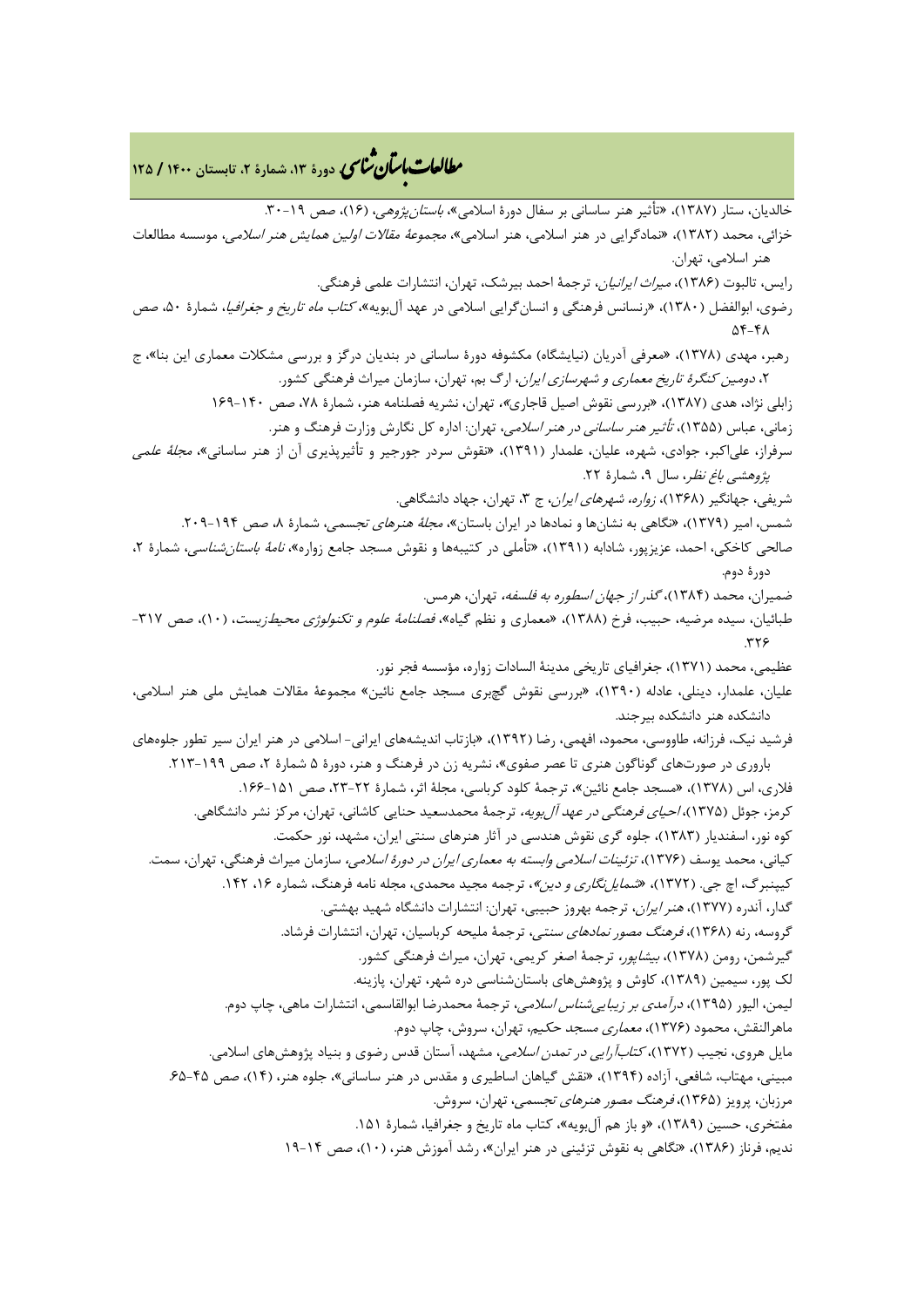وارنر، رکس (۱۳۸۶)، *دانشنامه اساطیر جهان*، ترجمۀ ابوالقاسم اسماعیل پور، چاپ اول، تهران، اسطوره

واشقانی فراهانی، ابراهیم (1389)، «سرآغاز گیاهان در اساطیر ایرانی»، مجلۀ مطالعات ایرانی، شمارة 17 (علمی –ترویجی)، صص 787-737

هاوکس، ترنس (1377)، استعاره، ترجمۀ فرزانه طاهري، تهران، مرکز. هرتسفلد، ارنست امیل (1381) ایران در شرق باستان، ترجمۀ همایون صنعتی زاده، تهران، دانشگاه باهنر و پژوهشگاه علوم انسانی و مطالعات فرهنگی.

هرمان، جورجینا (۱۳۷۳)، *تجدید حیات هنر و تمدن در ایران باستان*، ترجمۀ مهرداد وحدتی، تهران، مرکز نشر دانشگاهی. هنرفر، لطفالله (۱۳۵۰)، *گنجینه آثار تاریخی اصفهان*، اصفهان، انتشارات امامی.

هیلن براند، رابرت (1374)، معماري اسلامی، ترجمۀ باقر آیتاالله زاده شیرازي، تهران، نشر روزنه.

هینیک، ناتالی (1387)، جامعهشناسی هنر، ترجمۀ عبدالحسین نیکگهر، تهران، آگه.

Adams, Laurie.2009. *The methodologies of art*. Translation Ali Masoumi. Tehran: Nazar .[In Persian].

- Ahmadi, Babak, 2007.From pictorial signs to the text: toward the semiotics of visual communication. Tehran: Markaz. [In Persian].
- Ahmadi, Hassan, Shokfteh, Atefeh. 2012. "Bed decorations in the architecture of the early Islamic centuries of Iran (first to fifth century AH)." *Quarterly Journal of Religious Literature and Ar*t, (4): 125-150. [In Persian].
- Alian, Alamdar, Dinli, Adeleh.2011."A Study of the Plaster Patterns of the Nain Grand Mosque". Proceedings of the *National Conference on Islamic Art*: Faculty of Art, Faculty of Birjand .[In Persian].
- Ansari, Jamal.1987. "The bedrock of the Sassanid era and its impact on Islamic arts." *Art Quarterly*, (13): 318-33. [In Persian].

Azimi, Mohammad. 1992. *Historical geography of Sadat Zavareh city*. Fajr Noor Institute. [In Persian].

- Bahar, Mehrdad. 1997. *From myth to history*. Edited by Abolghasem Ismailpour. Tehran: Cheshmeh. [In Persian].
- Bahmani, Pardis. 2010. "The evolution of the role and symbol in traditional Iranian arts". *Faculty of Art and Media*, Payame Noor University of Tehran. [In Persian].

Baker, G.h.1992. *Design strategies in architechre*. New York: Van nostrad reinhod pub.co.

- Blair, Sheila, Bloom, Jonathan. 2013. *Islamic Art and Architecture*. Translated by Ardeshir Ishraqi. Tehran: Soroush. [In Persian].
- Boroumand, Saeed. 2002. *Persepolis: Temple of the Sun*. Kerman: Emad Kermani and the country's cultural heritage. [In Persian].
- Brummer, Vincent.1993. *The Model of Love: A study in philosophical theology*, Cambridge, Cambridge University Press.
- Burkhart, Titus. 2007. *Fundamentals of Islamic Art*. Translated by Amir Nasri. Tehran: Haghighat Publisher. [In Persian].
- Chehri, Mohammad Iqbal. 2007. "Research in Sassanid beds". *Master Thesis in Archeology*, Sistan and Baluchestan University. [In Persian].
- Copenberg, HG. 1993. "Iconography and Religion". Translated by Majid Mohammadi. *Journal of Culture*, No. 16, 142. [In Persian].
- Etemad-ol-Saltaneh, Mohammad Hassan. 1988. *Maraat al-Baldan*. Corrections and margins of Abdolhossein Navai and Mirhashem Mohaddes. Tehran: University of Tehran. [In Persian].
- Ettinghausen, Richard & Oleg Grabar. 1999. *The Art and Architecture of Islam*. Translation Yagoob Azhand. Tehran: samt. [In Persian].
- Ettinghausen, Richard, Afshar Naderi, Shahla. 1995, "The entrance of Isfahan Jorjir Mosque, the first congress of architecture and urban planning in Iran". *Bam Citadel*, Volume 5, Tehran Cultural Heritage Organization. [In Persian].
- Farshid Nik, Farzaneh, Tavousi, Mahmoud, Afhami, Reza, 2013, the Effect of Iranian-Islamic Philosophy on Persian Art. Journal of Woman in Culture Arts, 5(2), 199-213. [In Persian].
- Flari, S. 1999. "Nain Mosque". Translated by Claude Karbasi. *Journal of Works*, No. 22-23: pp. 151-166. [In Persian].
- Gershman, Roman. 1999. *Bishapour*. Translated by Asghar Karimi. Tehran: Cultural Heritage Publications. [In Persian].
- Godard, Andre. 1998. *Iranian Art*. Translated by Behrouz Habibi. Tehran: Shahid Beheshti University Press. [In Persian].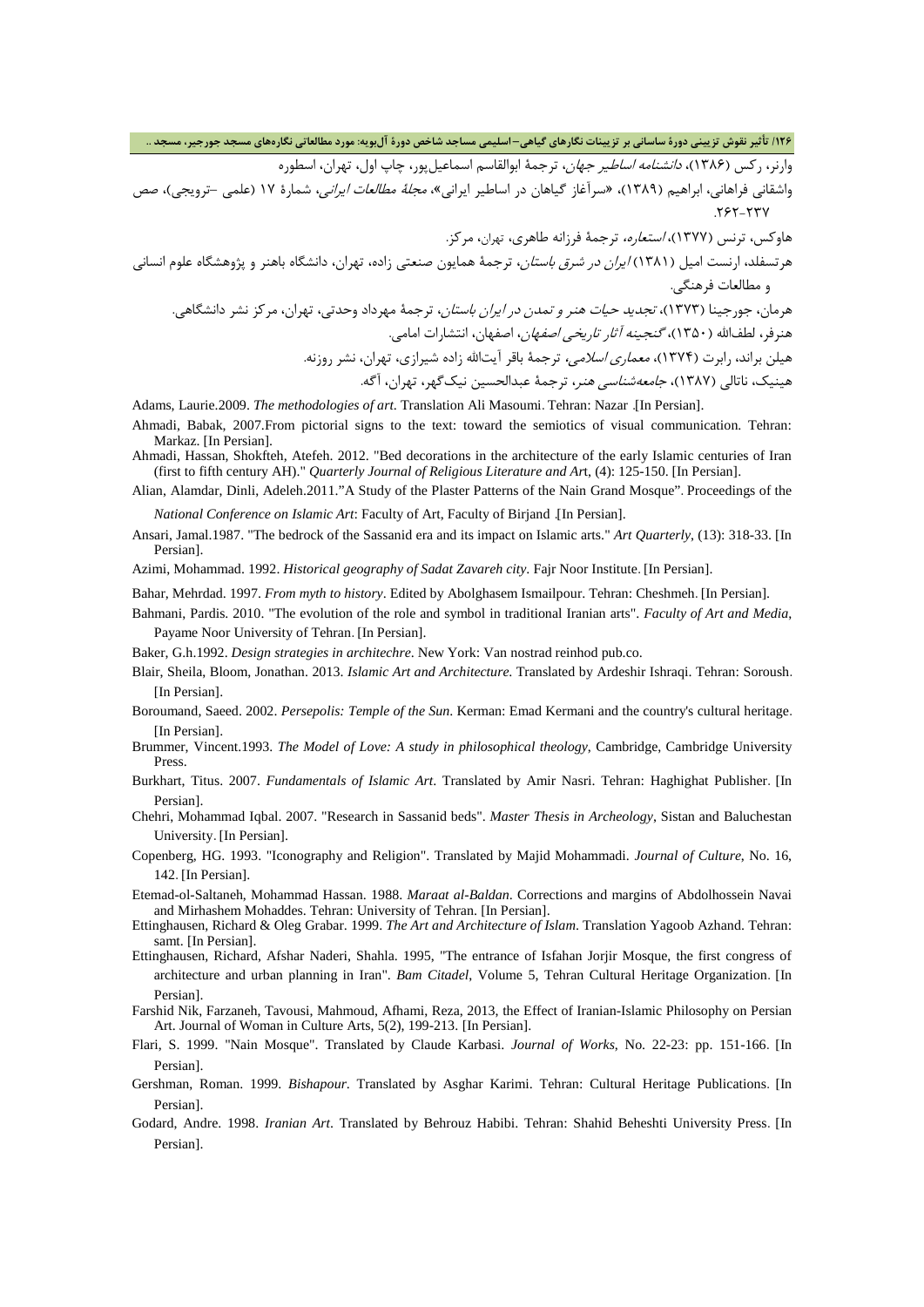# **، دورة ،13 شمارة ،2 تابستان <sup>1400</sup> / <sup>127</sup>** �نا� �طا ی �عات با�تان

Grabar, Oleg. 1992. *The Mediation of Ornament*. Princeton: Princeton University press

Grosse, René. 1989. *Illustrated culture of traditional symbols*. Translated by Maliha Karbasian. Tehran: Farshad Publications. [In Persian].

Hawkes, Terence .1986.*Mataphor*. Translated by Farzaneh Taheri, Tehran: Markaz .[In Persian].

Heinrich, Nathalie. 2008. *Sociology of Art*. Translation by Abdo Al-Hussein NicGohar. Thran: Agah. [In Persian].

Herrmann, Georgina. 1994. *The Revival of Art and Civilization in Ancient Iran*. Translated by Mehrdad Vahdati. Tehran: University Publishing Center. [In Persian].

- Hertzfeld, Ernest Emile. 2002. *Iran in the Acient East*. Translated by Homayoun Sanatizadeh, Tehran: Bahonar University and Institute of Humanities and Cultural Studies .[In Persian].
- Hillenbrand, Robert. 1995. *Islamic architecture: form, function, and meaning*. Translation by Baqer Ayatollah Zadeh Shirazi. Tehran: rowzane. [In Persian].

Honarfar, Lotfollah.1971. *Treasure of Isfahan Historical Monuments*. Isfahan: Emami Publications. [In Persian].

- Imānpour, M. 2010. Can the Unfinished Structure of Takht-e Rustam in Pars Be Considered as the Tomb of Cambyses II?. Historical Sciences Studies, 1(2), 1-19. [In Persian].
- Imanpour, Mohammad Taghi, Yahyaei, Ali, Jahan, Zahra. 2017. "The Revival of Ancient Iranian Culture in Buyids Period: The Legitimacy of State". *Journal of Historical Researches of Iran and Islam*, 10(19), ` 31-50. [In Persian].

Khalediyan, Sattar.2008. "The influence of Sassanid art on pottery of the Islamic period". *Archeology*, (16): 19-30. [In Persian].

- Khazayi, Mohammad. 2003."Symbolism in Islamic Art, Islamic Art". *Proceedings of the First Conference on Islamic Art*, Institute of Islamic Art Studies, Tehran. [In Persian].
- Kiani, Mohammad Yusuf.1997. *Islamic decorations related to Iranian architecture in the Islamic period*. Cultural Heritage Organization, Tehran, Samat. [In Persian].
- Kooh-e Noor, Esfandiar. 2004. The effect of geometric patterns in the works of traditional Iranian art. Mashhad: Noor-e Hekmat. [In Persian].
- Kramer, Joel. 1996. *Cultural revival in the era of Al-Buwayh*. Translated by Mohammad Saeed Hanaei Kashani. Tehran: University Publishing Center. [In Persian].
- Lakpour, Simin.2010. *Archaeological excavations in the city*. Tehran, Pazineh. [In Persian].
- Lyman, Oliver.2016. *An Introduction to Islamic Aesthetics*, translated by Mohammad Reza Abolghasemi, Mahi Publications, second edition. [In Persian].
- Maher al-Naghsh, Mahmoud. 1997. *Architecture of Hakim Mosque*. Tehran: Soroush second edition .[In Persian].
- Marzban, Parviz.1986. *Illustrated Culture of Visual Arts*. Tehran: Soroush .[In Persian].
- Mayel Heravi, Najib.1993. *Book Design in Islamic Civilization*. Mashhad: Astan Quds Razavi and Islamic Research Foundation .[In Persian].
- mobini, M., shafei, A. 2016. The role of mythological and Sacred Plants in Sassanid Art (With emphasis on relief, metalworking and stucco). *Glory of Art (Jelve-y Honar) Alzahra Scientific Quarterly Journal*, 7(2), 45-64. [In Persian].
- Moftakhri, Hussein.2010. And again, Buwayhid. *Book of the Month of History and Geography*, No. 15 .[In Persian].
- Nadim, Farnaz.2007. A Look at Decorative Patterns in Iranian Art. *The Growth of Art Education*, (10), 14-19 .[In Persian].
- Panofsky, E. 1939. Studies in Iconology Humanistic Themes in the Art of the Renaissance. Oxford University Press.Saussure, Ferdinand, de, 1976, Course de Linguistique Generale, Paris: Payot.
- Papli Yazdi, Hossein , 2003, Cultural settlements and religious places of the country, Mashhad, Astan-e Quds. [In Persian].
- Pirnia, Mohammad Karim.2006. *Persian architecture*. Tehran: Soroush Danesh Publishing. [In Persian].
- Poor Khaleghi Chatroudi, Mahdokht. 2001. "Tree of life and its cultural and symbolic value in beliefs", *Journal of Iranian Studies*, No. 1, 89-126 .[In Persian].
- Pope, Arthur. 2003. *Iranian Architecture*. Translated by Gholam Hossein Sadri Afshar. Tehran: Akhtaran Publishing. [In Persian].
- Pope, Arthur. Ackerman, Phyllis. 2008. *A Look at Iranian Art (from Prehistory to the Present*), translated by Najaf Daryabandari, Tehran: Elmi & Farhangi .[In Persian].